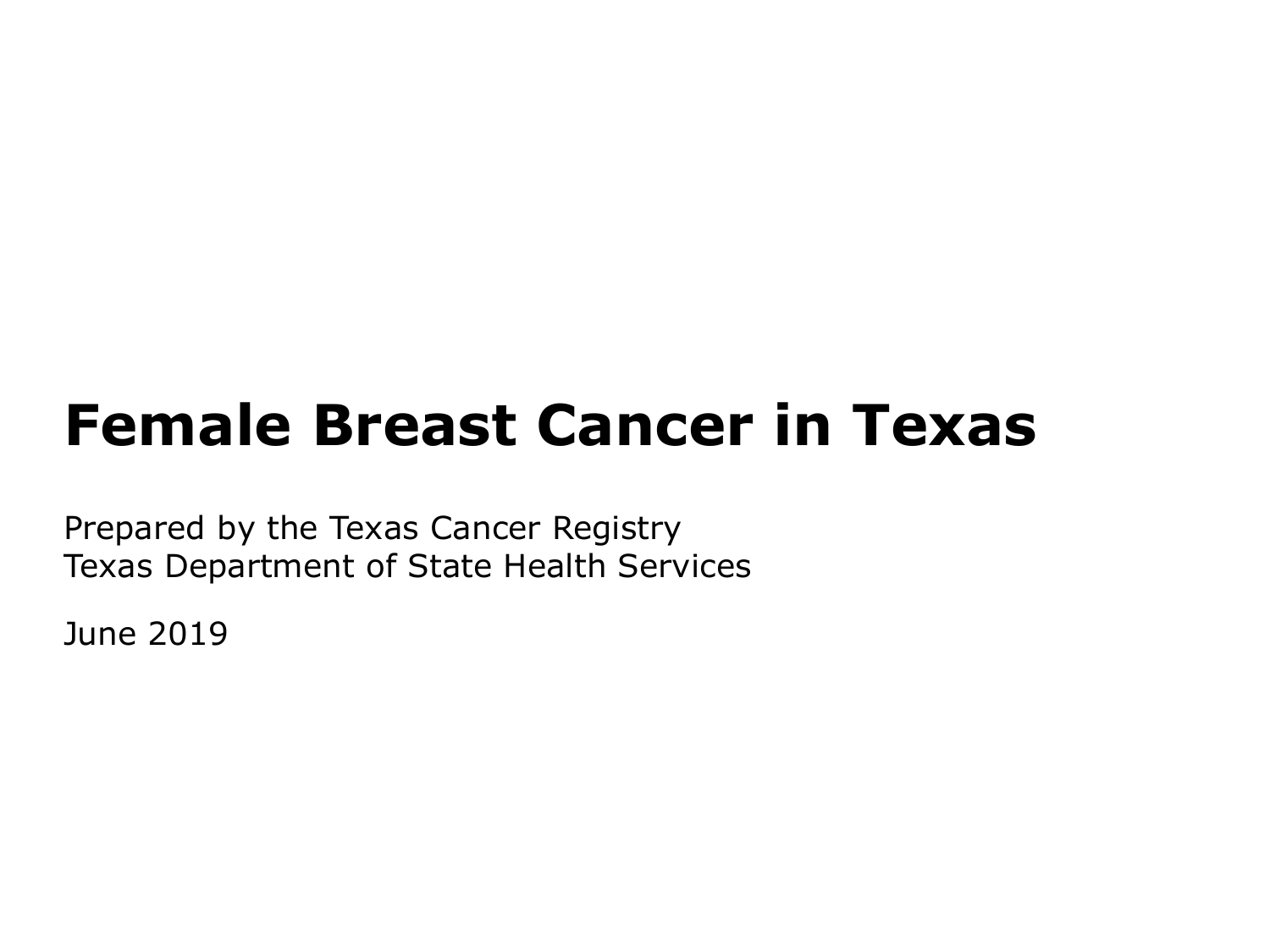# **Index of Select Slides**

- [Breast Cancer Overview](#page-3-0)
	- [Breast Cancer Screening](#page-8-0)
	- [Breast Cancer Screening Prevalence](#page-9-0)
	- [Breast Cancer Screening in Texas](#page-10-0)
- [Overview of Breast Cancer Incidence](#page-12-0)
- [Overview of Breast Cancer Mortality and Survival](#page-13-0)
- [Breast Cancer Incidence in Texas](#page-15-0)
	- [Incidence Rates by Age at Diagnosis](#page-17-0)
	- [Incidence Rates by Race/Ethnicity](#page-18-0)
	- [Incidence Rates by Age and Race/Ethnicity](#page-19-0)
	- [Incidence by Age and Stage at Diagnosis](#page-20-0)
	- [Incidence by Race/Ethnicity and Stage at](#page-21-0) **Diagnosis**
	- [Incidence Rates by Molecular Subtype](#page-22-0)
	- [Incidence Rates by Urban-Rural Classification](#page-25-0)
	- [Incidence Rate Trends by Age at Diagnosis](#page-26-0)
	- [Incidence Rate Trends by Race/Ethnicity](#page-27-0)
	- [Incidence Rate Trends by Metro/Non-metro](#page-28-0)
	- [Incidence Rate Trends by Race/Ethnicity and Age](#page-29-0)
	- [Incidence Rates by Health Service Region](#page-30-0)
- [Breast Cancer Mortality in Texas](#page-31-0)
	- [Mortality Rates by Age](#page-33-0)
	- [Mortality Rates by Race/Ethnicity](#page-34-0)
	- [Mortality Rates by Urban Rural Classification](#page-35-0)
	- [Mortality Rate Trends by Age](#page-36-0)
	- [Mortality Rate Trends by Race/Ethnicity](#page-37-0)
	- [Mortality Rate Trends by Metro/Non-metro](#page-38-0)
	- [Mortality Rate Trends by Race/Ethnicity and Age](#page-39-0)
	- [Mortality Rate Trends by Race/Ethnicity and Age](#page-39-0)
	- [Disparities in Breast Cancer Mortality Rates](#page-40-0)
	- [Mortality Rates by Health Service Region](#page-41-0)
- [Breast Cancer Survival in Texas](#page-42-0)
	- [Cause-Specific Survival by Race/Ethnicity](#page-43-0)
	- [Relative Survival by Age and Stage at Diagnosis](#page-44-0)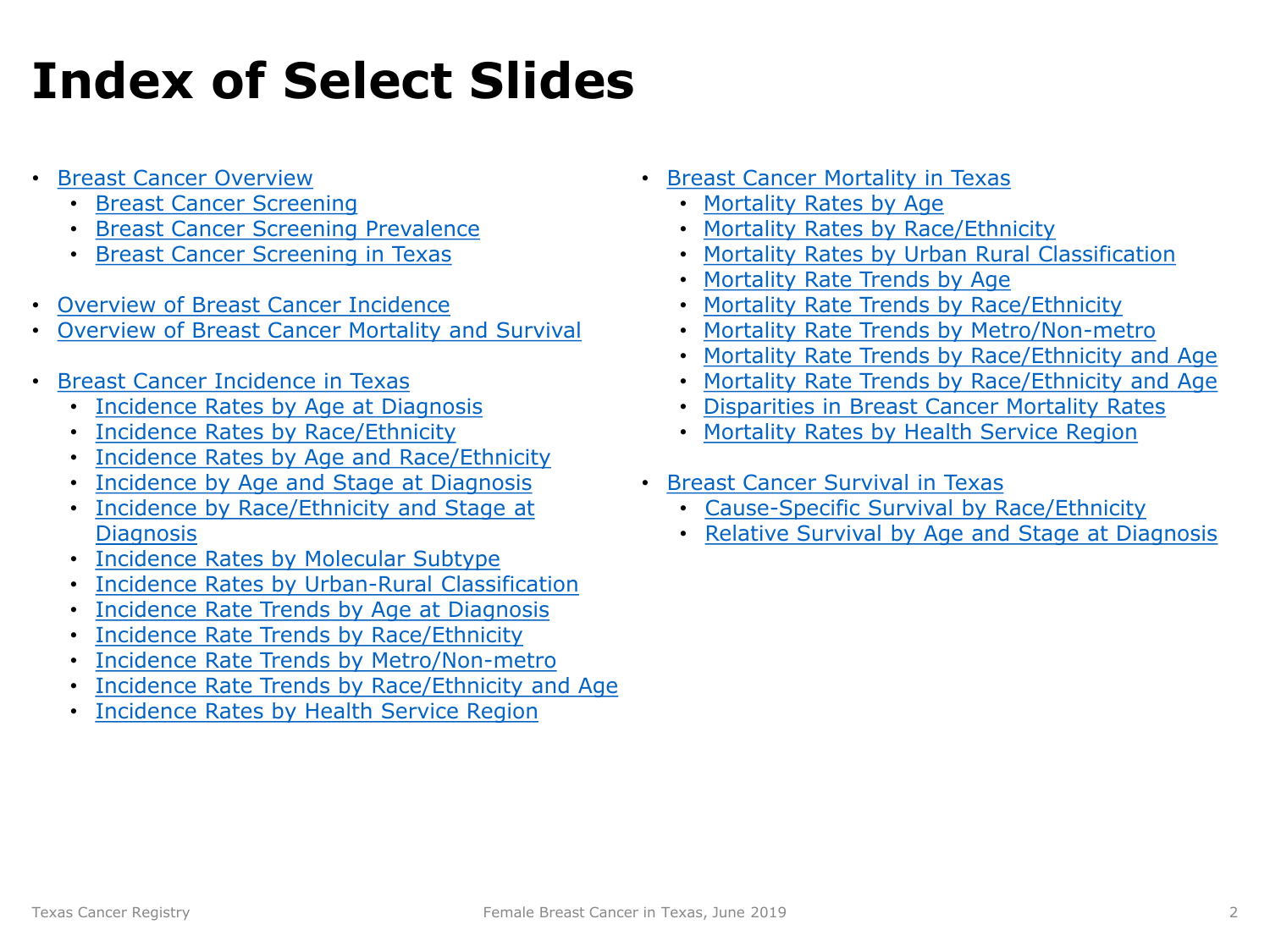# **Background**

- Breast cancer is one of three age-based cancer screenings currently recommended for all women by the U.S. Preventive Services Task Force.1 Colorectal and cervical cancer screenings are the other two recommended.
- This statistical report describes breast cancer screening rates and the burden of female breast cancer in Texas.

#### **Implications for Public Health Practice**

- The burden of female breast cancer can be reduced by screening a large percentage of the population at risk and by encouraging healthy lifestyles that reduce modifiable risk factors.
- Identifying any health disparities in breast cancer incidence, mortality, and survival can also help to identify ways to reduce the cancer burden.

<sup>&</sup>lt;sup>1</sup> [Breast Cancer: Screening. United States Preventive Services Task Force. https://www.uspreventiveservicestaskforce.org/Page/Document/UpdateSummaryFinal/breast](https://www.uspreventiveservicestaskforce.org/Page/Document/UpdateSummaryFinal/breast-cancer-screening1)cancer-screening1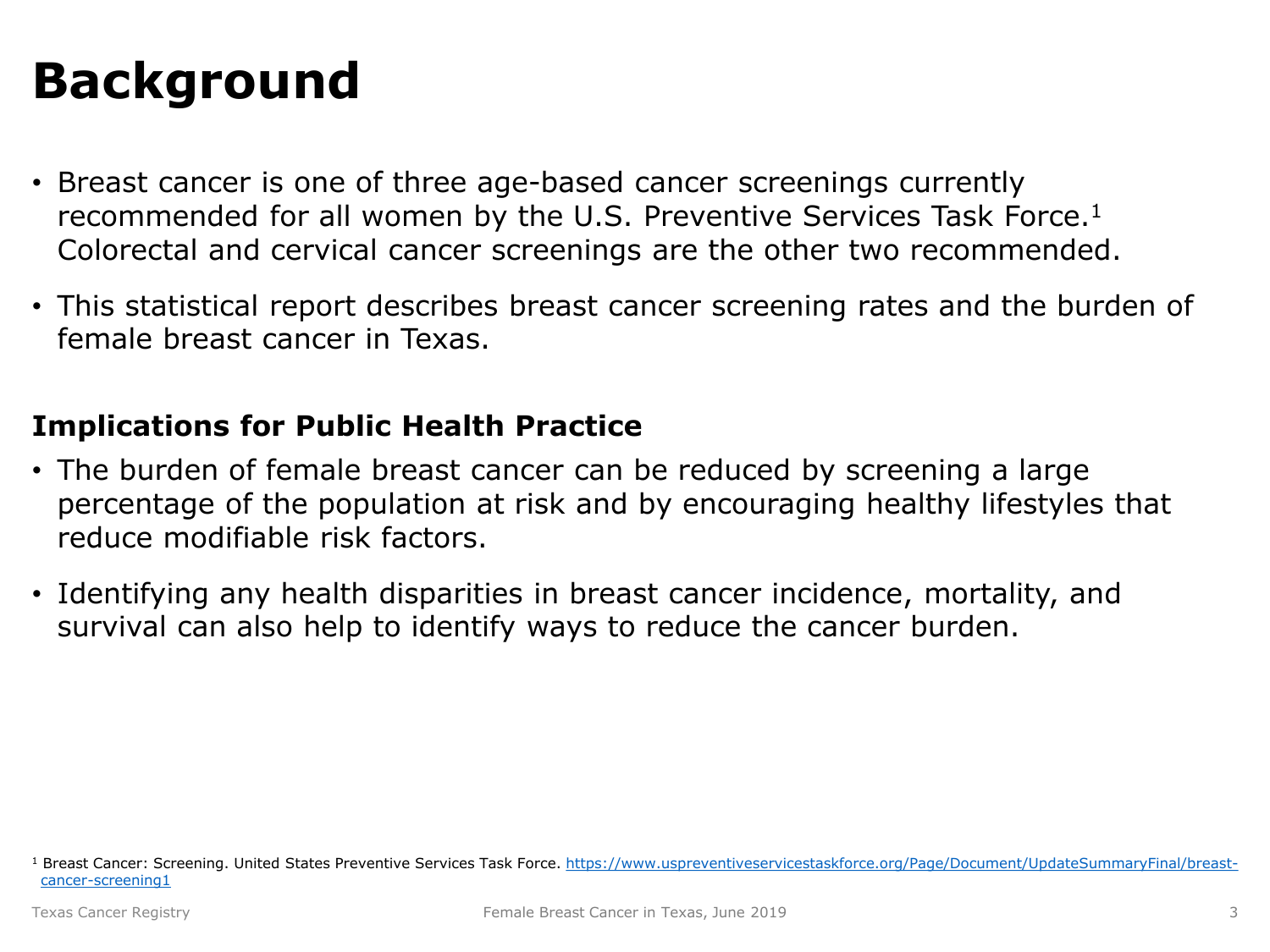# <span id="page-3-0"></span>**Breast Cancer Overview**

- Breast cancer is cancer that begins in the breast tissue.
- The breast consists of different types of tissue, including ducts, lobes, fat, and other connective tissue.
- Most breast cancers are ductal carcinomas that start in the ducts.
- Breast cancer can also be lobular carcinoma, which starts in lobes. These lobes are made up of smaller lobules (milk glands).
- Breast cancer mostly occurs in women, but men can also develop it. Male breast cancer accounts for one percent of breast cancer cases in the US.



[Image Source: What Is Breast Cancer? Centers for Disease Control and Prevention. https://www.cdc.gov/cancer/breast/basic\\_info/what-is-breast](https://www.cdc.gov/cancer/breast/basic_info/what-is-breast-cancer.htm)cancer.htm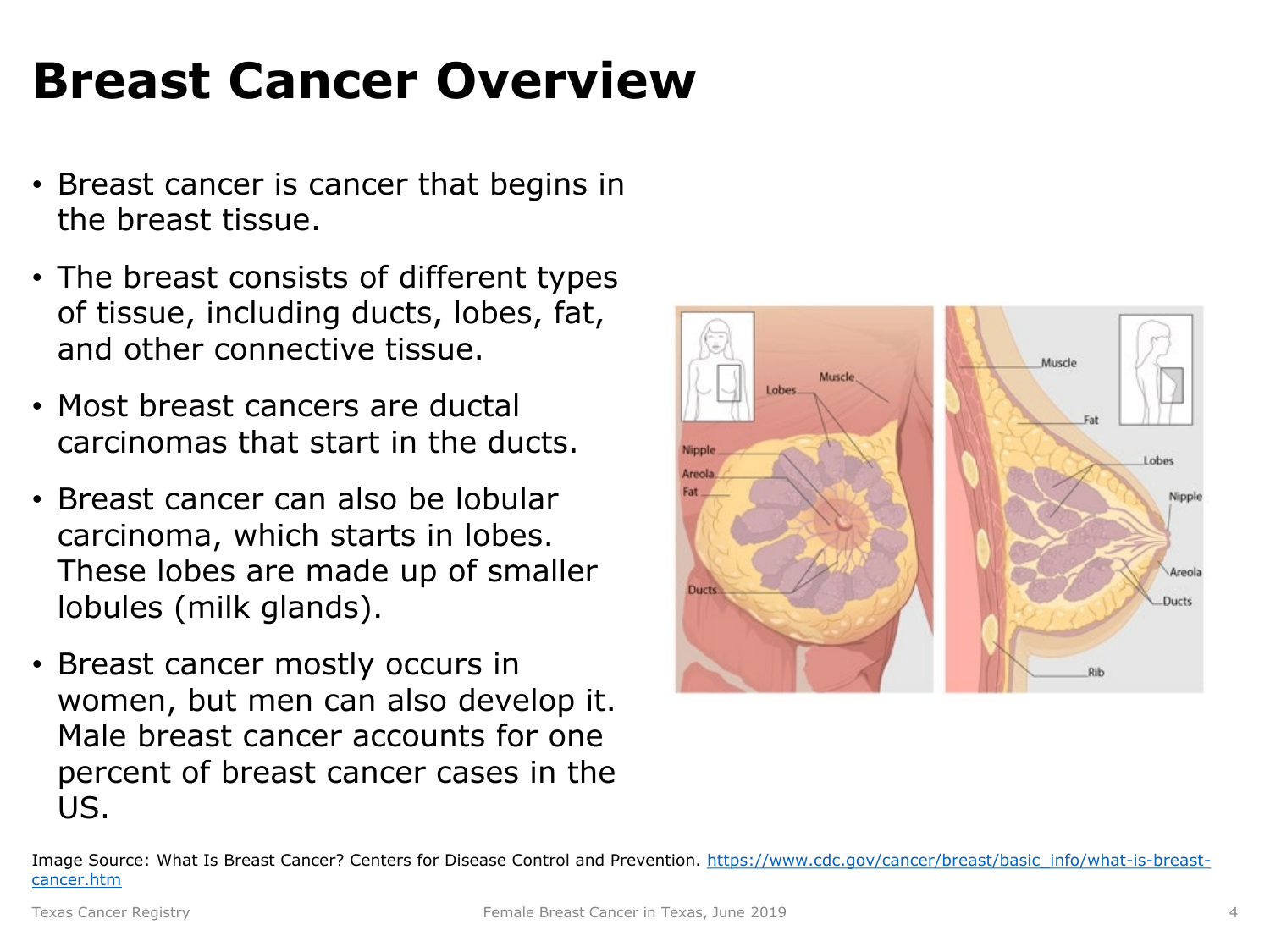# **Breast Cancer Symptoms**

- The most common symptom is a new lump or mass in the breast or underarm (armpit).
	- A painless, hard lump with irregular edges is more likely to be cancer, but breast cancers can also be tender, soft or rounded. $1$
	- Most breast lumps are not cancer and are caused by other medical conditions.2
- Other symptoms of breast cancer include:
	- Thickening or swelling of the breast
	- Irritation or dimpling of the breast skin
	- Redness of flaky skin in the nipple area or the breast
	- Pulling in of the nipple or pain in the nipple area
	- Nipple discharge other than breast milk, including blood
	- Any change in the size or shape of the breast
	- Pain in any area of the breast<sup>2</sup>

<sup>1</sup> Breast Cancer Signs and Symptoms. American Cancer Society. <https://www.cancer.org/cancer/breast-cancer/about/breast-cancer-signs-and-symptoms.html> <sup>2</sup> What Are the Symptoms of Breast Cancer? Centers for Disease Control and Prevention. [https://www.cdc.gov/cancer/breast/basic\\_info/symptoms.htm](https://www.cdc.gov/cancer/breast/basic_info/symptoms.htm)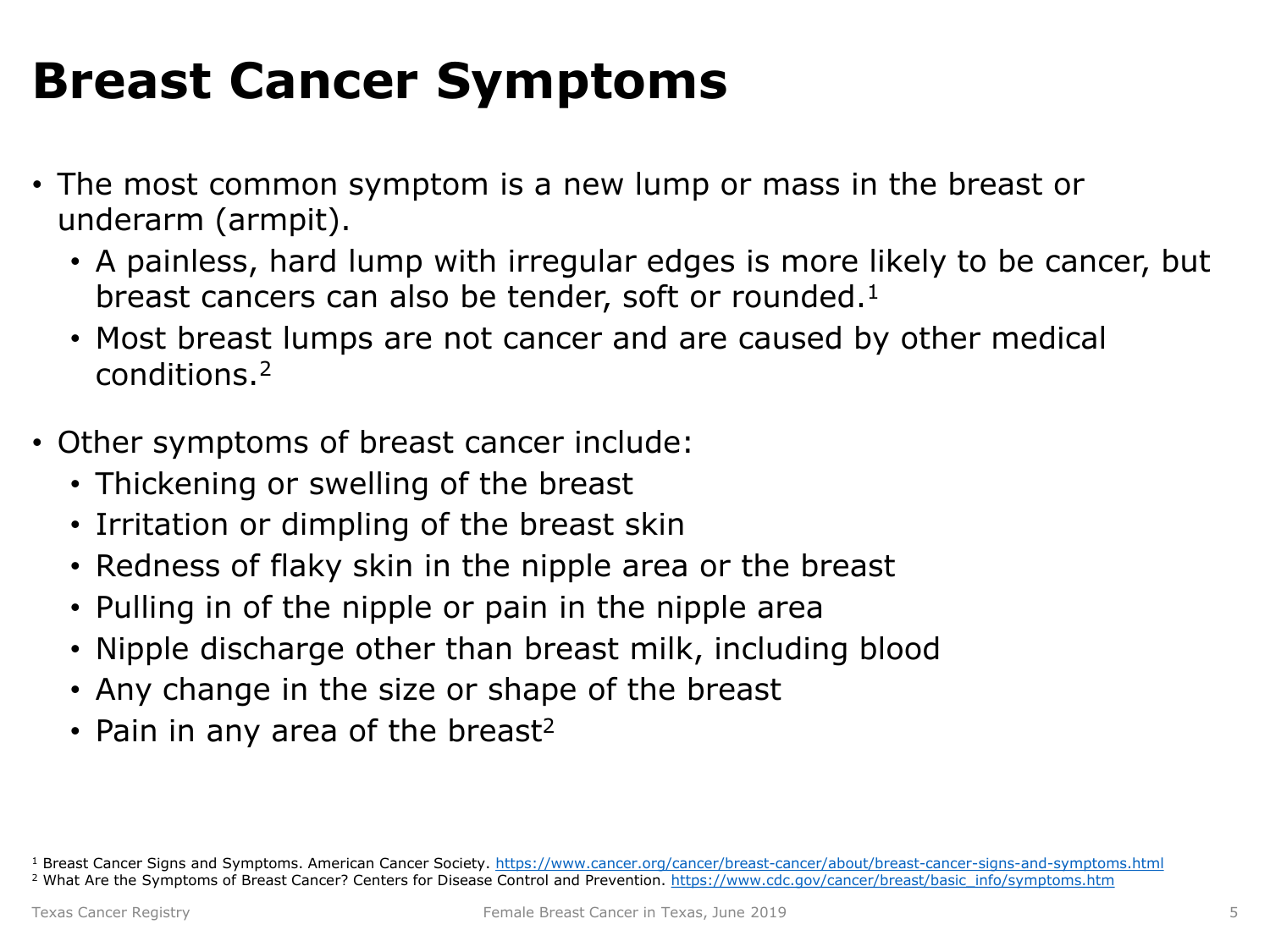# **Breast Cancer–Modifiable Risk Factors**

A recent study estimated that almost 1 in 3 breast cancer cases are attributable to three modifiable lifestyle factors:

- Excess body weight
- Physical inactivity
- Alcohol consumption $1$

Other modifiable risk factors include:

- Taking hormones
	- Some forms of hormone replacement therapy
	- Certain oral contraceptives (birth control pills)
- Reproductive history
	- Having the first child after age 30
	- Not breastfeeding
	- Never having a full-term pregnancy<sup>2</sup>

<sup>&</sup>lt;sup>1</sup> Islami F, Goding Sauer A, Miller KD, et al. (2018). Proportion and number of cancer cases and deaths attributable to potentially modifiable risk factors in the United States. *CA: A Cancer Journal for Clinicians*, 68(1), 31-54.

<sup>&</sup>lt;sup>2</sup> What Are the Risk Factors for Breast Cancer? Centers for Disease Control and Prevention, [https://www.cdc.gov/cancer/breast/basic\\_info/risk\\_factors.htm](https://www.cdc.gov/cancer/breast/basic_info/risk_factors.htm)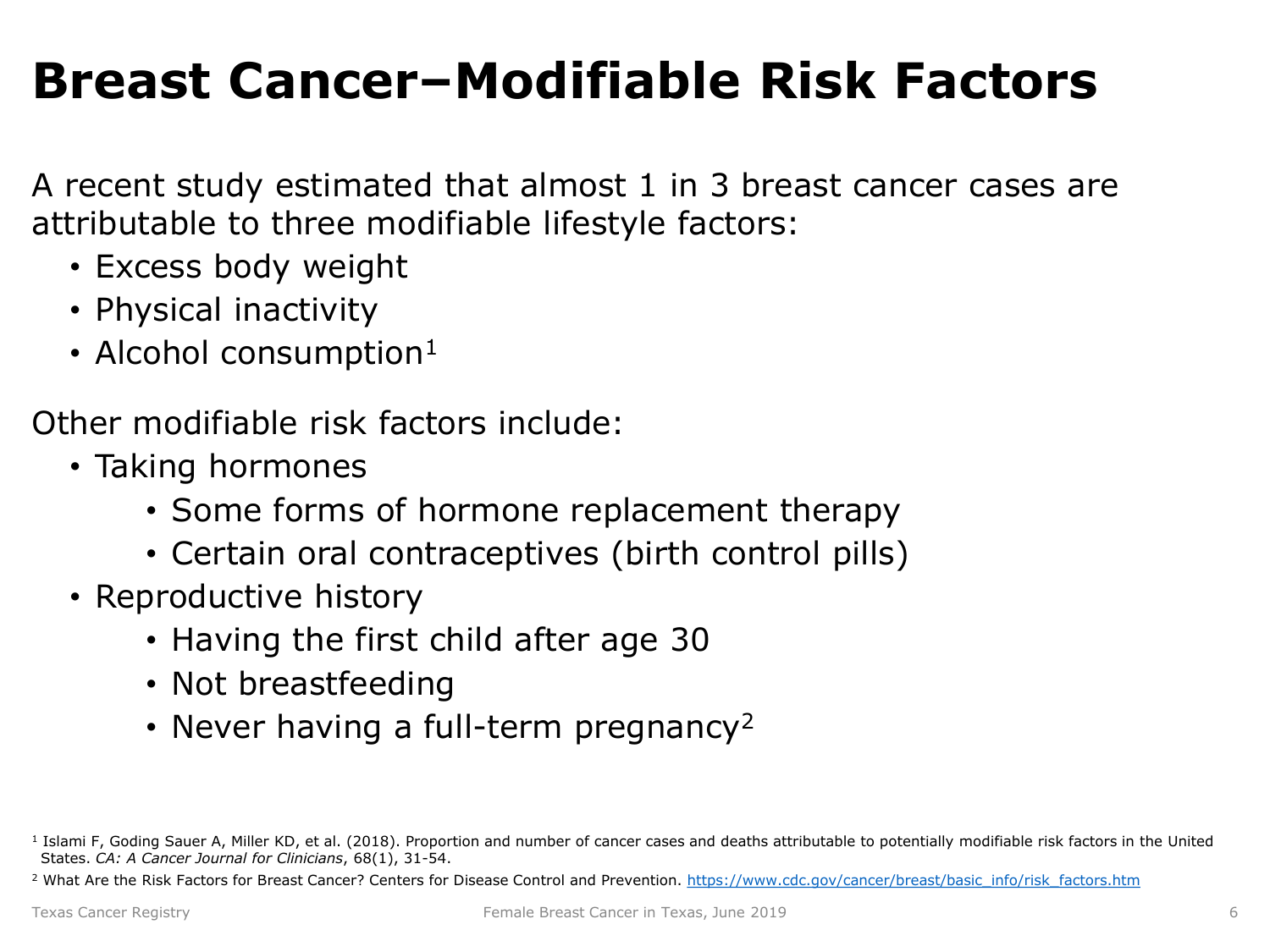# **Breast Cancer–Unmodifiable Risk Factors**

Risk factors for breast cancer that you cannot change include:

- Getting older
- Genetic mutations (e.g., BRCA1 and BRCA2)
- Early menstrual periods (before age 12)
- Late menopause (after age 55)
- Dense breasts
- Personal history of breast cancer or certain non-cancerous breast diseases (e.g., atypical hyperplasia or lobular carcinoma in situ)
- Family history of breast cancer
- Previous treatment using radiation therapy to the chest or breasts
- Exposure to DES (diethylstilbestrol), a drug given to some pregnant women from 1940 to 1971 to prevent miscarriage<sup>1</sup>

<sup>1</sup> What Are the Risk Factors for Breast Cancer? Centers for Disease Control and Prevention. [https://www.cdc.gov/cancer/breast/basic\\_info/risk\\_factors.htm](https://www.cdc.gov/cancer/breast/basic_info/risk_factors.htm)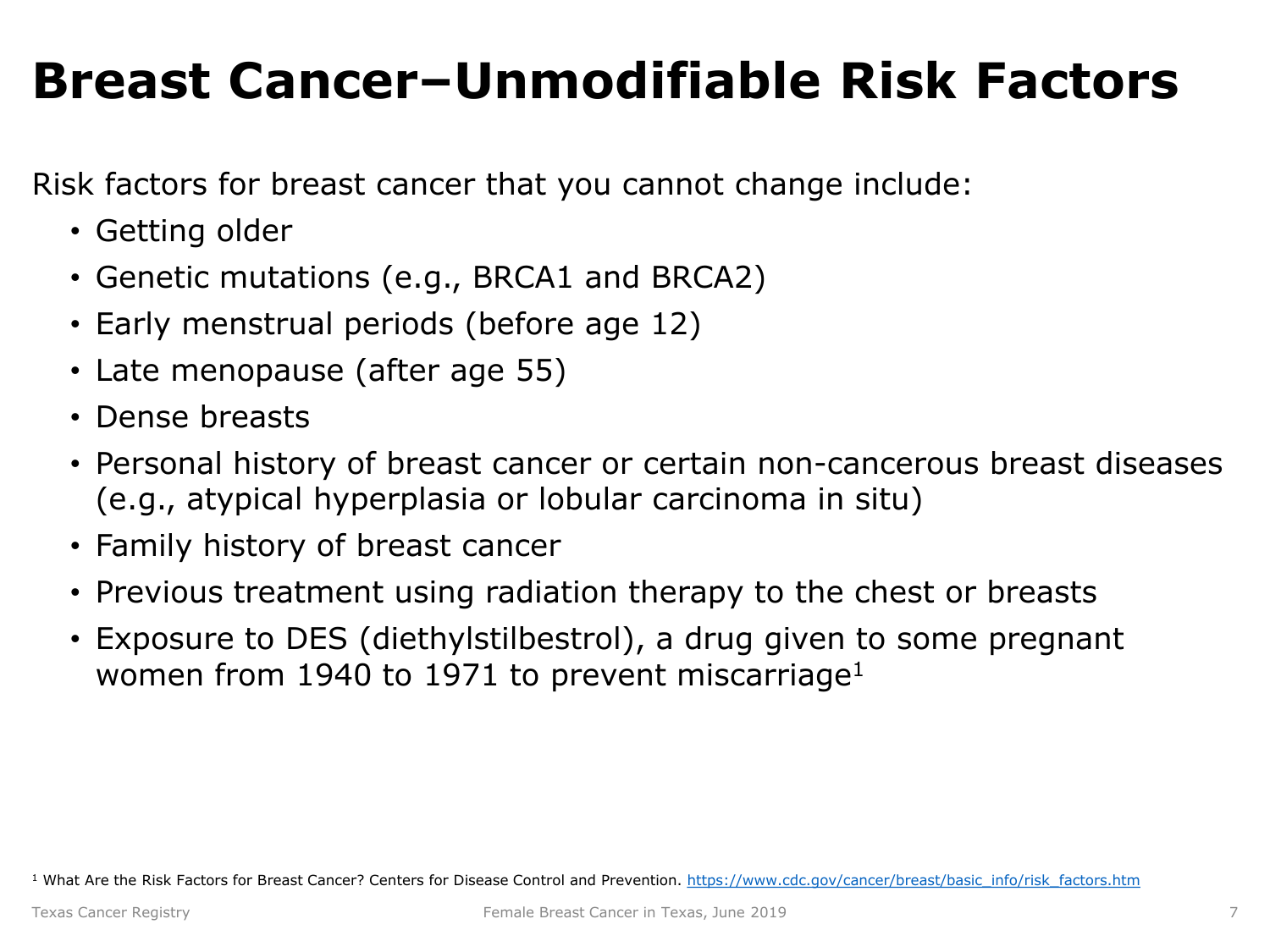# **Breast Cancer Risk**

- The current prediction is that 1 in 8 women born today will be diagnosed with breast cancer at some point in life. $<sup>1</sup>$ </sup>
- The average risk of being diagnosed with breast cancer in the next 10 years increases with age.<sup>1</sup>

| Age      | <b>Average Risk</b> |  |
|----------|---------------------|--|
| 30 years | $0.44\%$ (1 in 227) |  |
| 40 years | 1.47% (1 in 68)     |  |
| 50 years | 2.38% (1 in 42)     |  |
| 60 years | 3.56% (1 in 28)     |  |
| 70 years | 3.82% (1 in 26)     |  |

• Each woman's risk varies depending on her exposure to modifiable and unmodifiable risk factors.

<sup>1</sup> Breast Cancer Risk in American Women. National Cancer Institute.<https://www.cancer.gov/types/breast/risk-fact-sheet>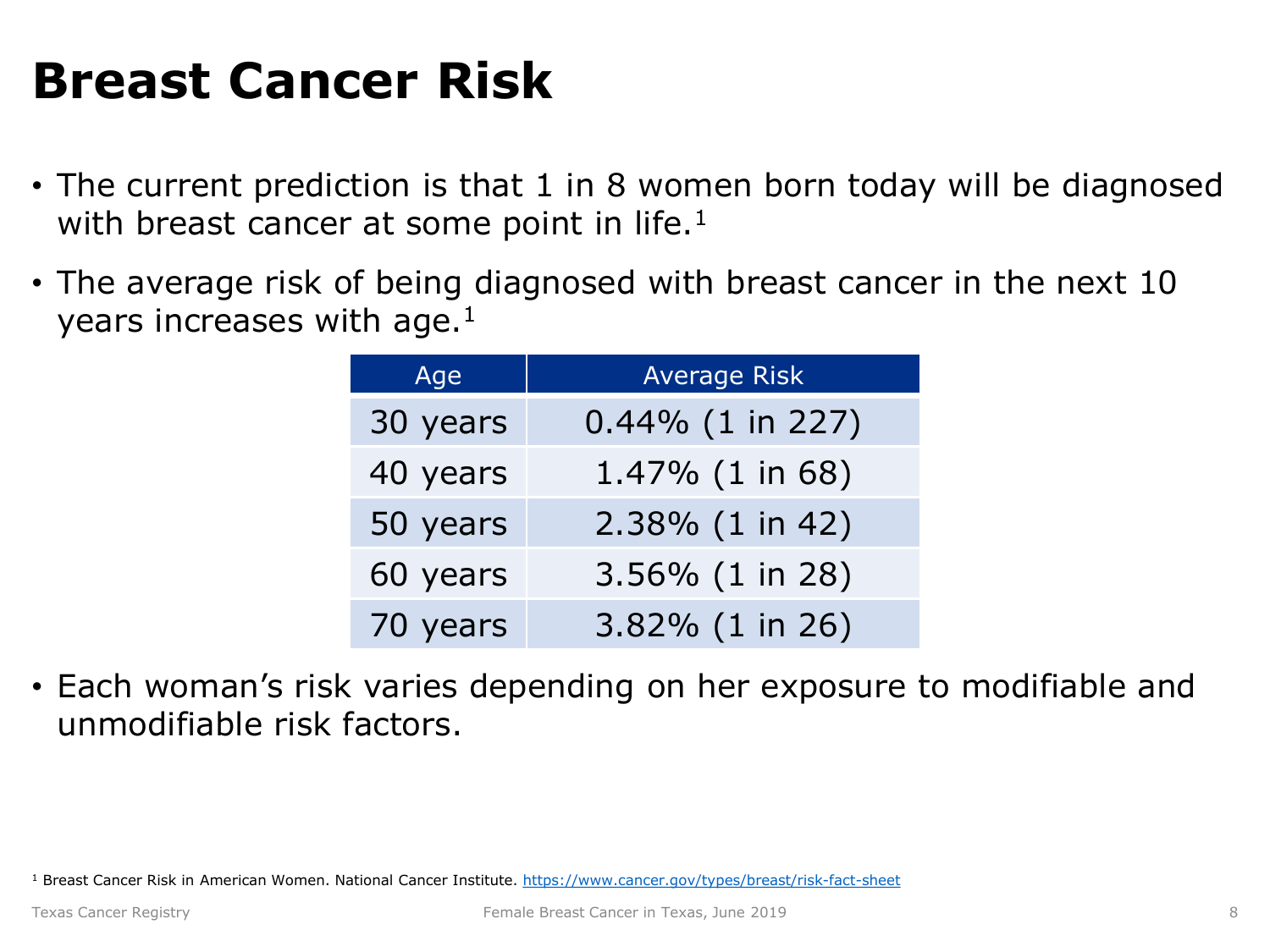# <span id="page-8-0"></span>**Breast Cancer Screening**

- Screening is a check for cancer or abnormal cells that may become cancer in people who have no symptoms.
- Screening helps find breast cancer at an early stage when it is more easily treated.
- Mammography, an x-ray of the breast, is the most common screening test for breast cancer. Magnetic resonance imaging (MRI) may be used to screen women who have a high risk of breast cancer.<sup>1</sup>
- The U.S. Preventive Service Task Force (USPSTF) currently recommends a screening mammogram every other year for women ages 50-74 years who are at average risk.2
- The USPSTF advises women in their 40s to discuss their individual risk as well as the benefits and harms of screening with their doctor.
- Some other groups, such as the American Cancer Society<sup>3</sup>, recommend different screening guidelines.

<sup>&</sup>lt;sup>1</sup> Breast Cancer Screening (PDQ®)-Patient Version. National Cancer Institute. <https://www.cancer.gov/types/breast/patient/breast-screening-pdq>

<sup>&</sup>lt;sup>2</sup> [Breast Cancer: Screening. United States Preventive Services Task Force. https://www.uspreventiveservicestaskforce.org/Page/Document/UpdateSummaryFinal/breast](https://www.uspreventiveservicestaskforce.org/Page/Document/UpdateSummaryFinal/breast-cancer-screening1)cancer-screening1

<sup>&</sup>lt;sup>3</sup> [American Cancer Society Recommendations for the Early Detection of Breast Cancer. American Cancer Society. https://www.cancer.org/cancer/breast](https://www.cancer.org/cancer/breast-cancer/screening-tests-and-early-detection/american-cancer-society-recommendations-for-the-early-detection-of-breast-cancer.html)cancer/screening-tests-and-early-detection/american-cancer-society-recommendations-for-the-early-detection-of-breast-cancer.html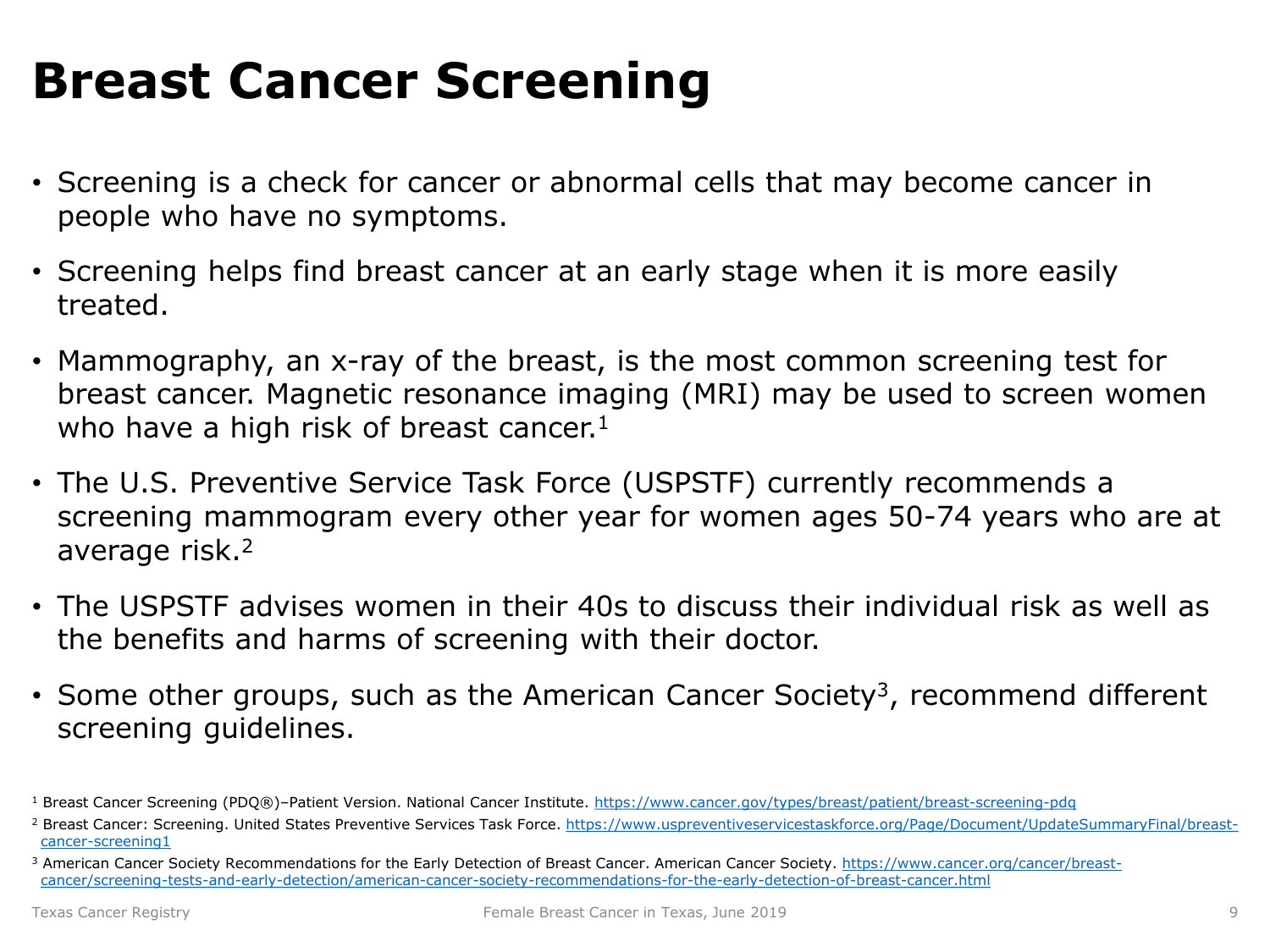# <span id="page-9-0"></span>**Breast Cancer Screening Prevalence, 2016**

In 2016, 73% of Texas women ages 50-75 years self-reported they had received a mammogram in the past two years. This was less than the self-reported screening rate for the US (78%).



Image source: State Cancer Profiles. National Cancer Institute. https://statecancerprofiles.cancer.gov/guick-profiles/index.php?statename=texas#t=1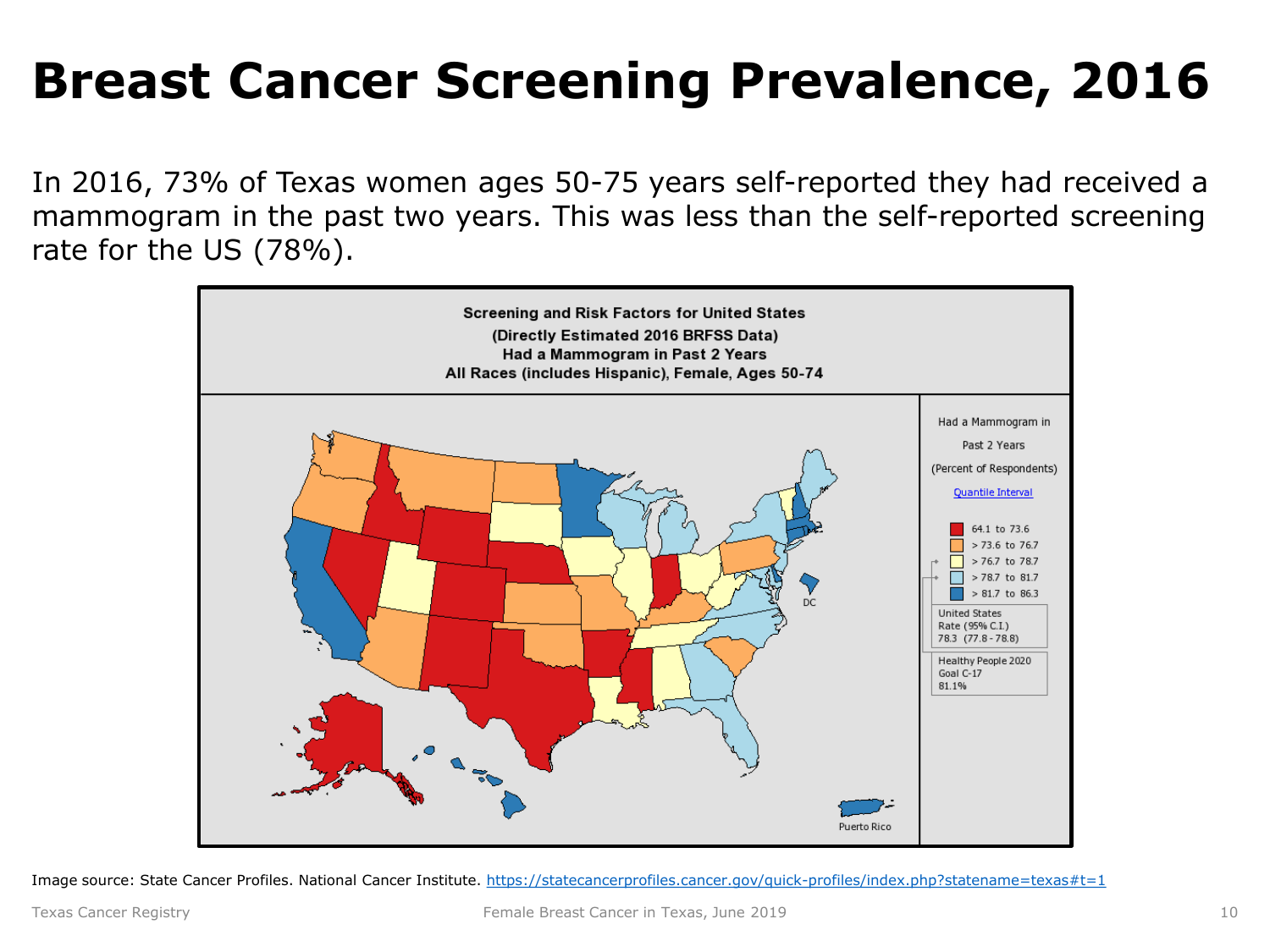### <span id="page-10-0"></span>**Breast Cancer Screening in Texas, by Race/Ethnicity and Education, 2012-2016**

From 2012-2016, 79% of 9,110 Texas women aged 50-74 years self-reported that they had received a mammogram in the past two years.<sup>1</sup>



#### <sup>1</sup> Texas Health Data - Community Survey - Texas Behavioral Risk Factor Survey. Texas Center for Health Statistics. Rates are averaged across surveys conducted in 2012, 2014, and 2016. <http://healthdata.dshs.texas.gov/CommunitySurveys/BRFSS>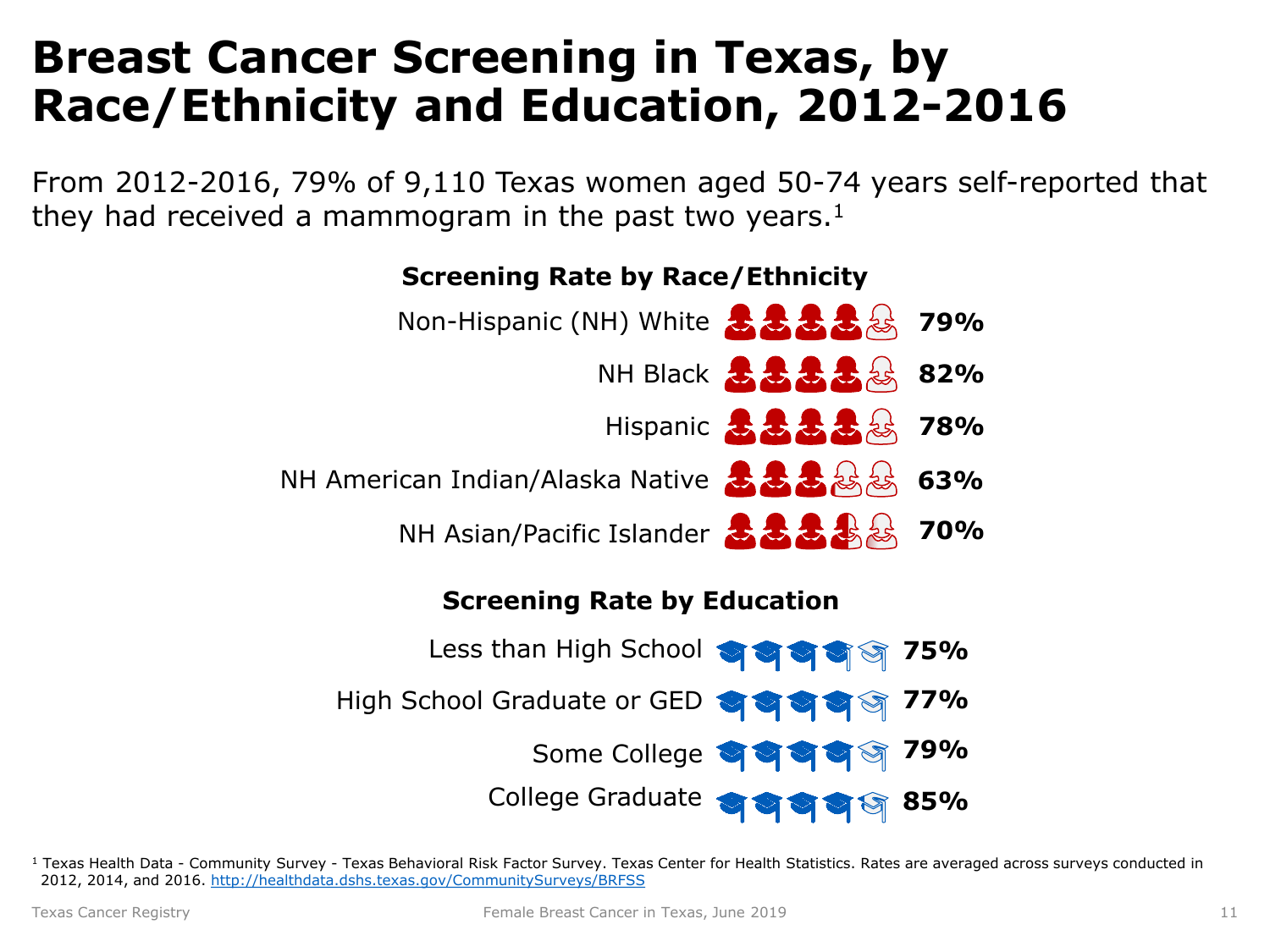### **Breast Cancer Screening in Texas by Income, Age, and Insurance Status, 2012-2016**

From 2012-2016, 79% of 9,110 Texas women aged 50-74 years self-reported that they had received a mammogram in the past two years. $1$ 





<sup>1</sup> Texas Health Data - Community Survey - Texas Behavioral Risk Factor Survey. Texas Center for Health Statistics. Rates are averaged across surveys conducted in 2012, 2014, and 2016. <http://healthdata.dshs.texas.gov/CommunitySurveys/BRFSS>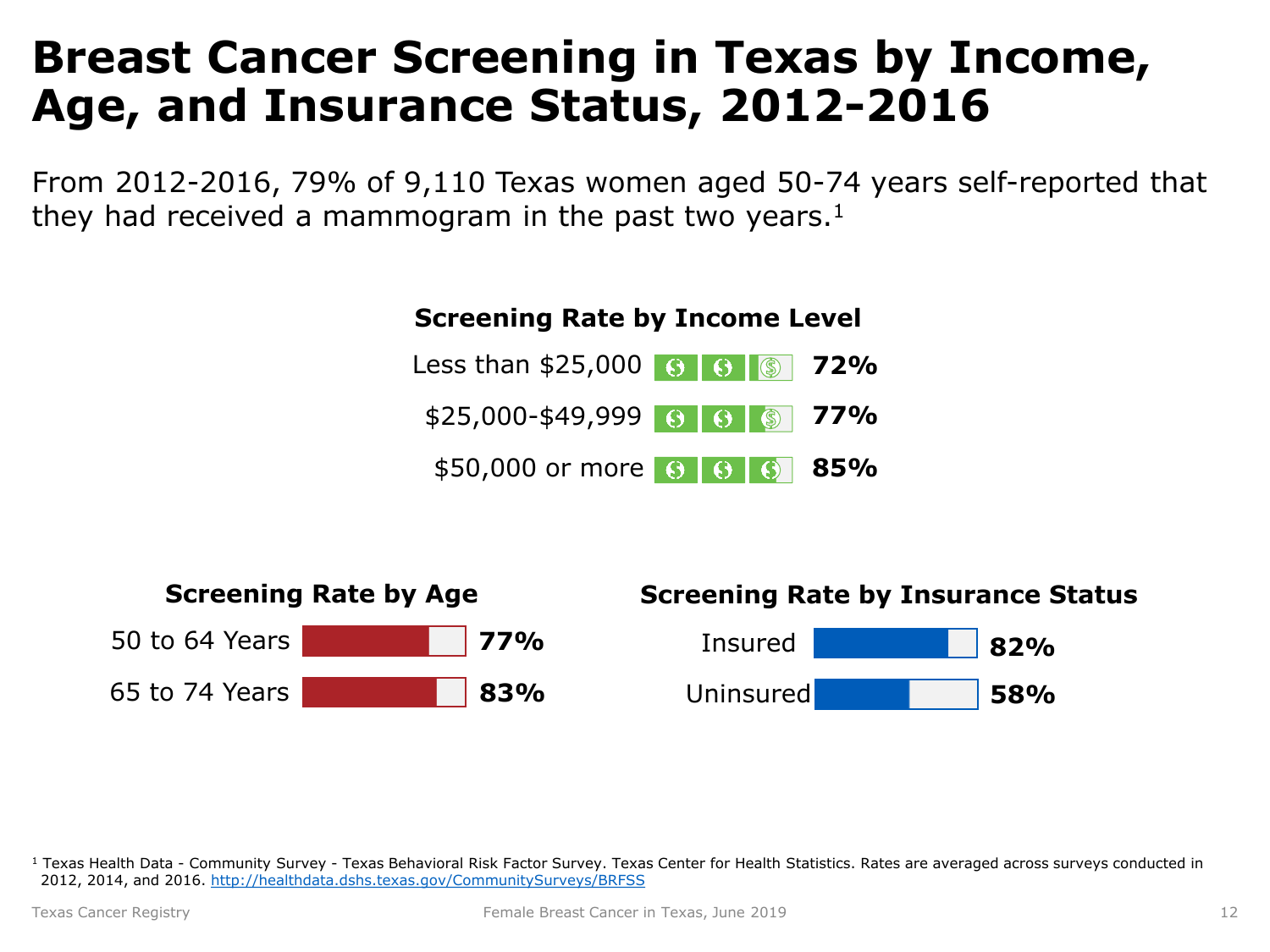## <span id="page-12-0"></span>**Overview of Breast Cancer Incidence in Texas**

#### **Incidence (New Cases)**

- In 2016, breast cancer was the leading cancer diagnosis in Texas women, representing 29.5% of all new malignant cancers diagnosed in women.
- During 2012-2016, the breast cancer incidence rate was 111.9 cases per 100,000 women.
- In 2019, it is estimated that 17,921 new cases of female breast cancer will be diagnosed.

*New Cancer Cases, 2016*

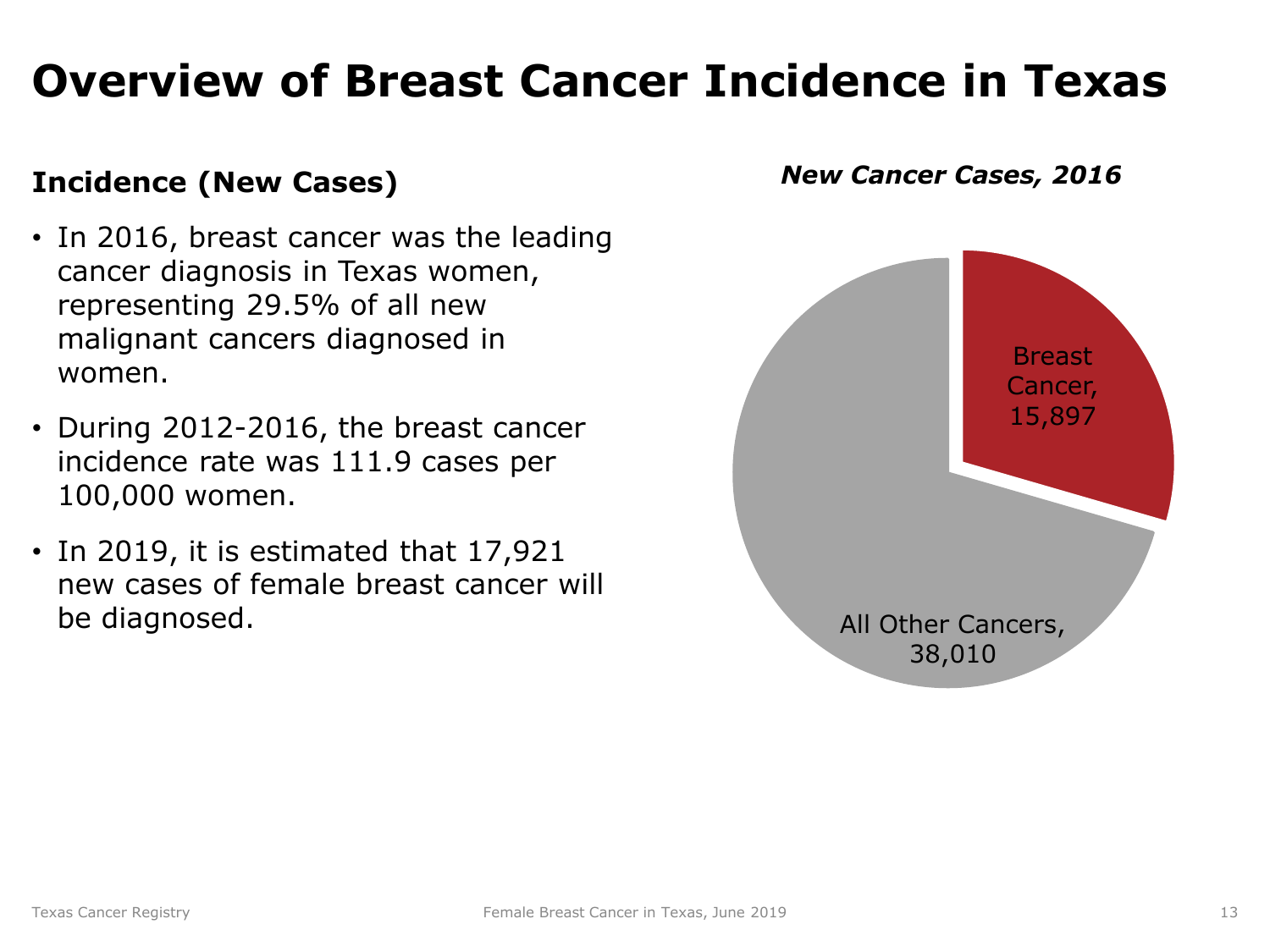### <span id="page-13-0"></span>**Overview of Breast Cancer Mortality and Survival in Texas**

#### **Mortality (Deaths)**

- $\cdot$  In 2016, breast cancer was the 2<sup>nd</sup> leading cause of cancer death in Texas women, representing 16% of all cancer deaths in women. Most are from cases that were diagnosed years before.
- During 2012-2016, the mortality rate was 20.0 deaths per 100,000 women.
- In 2019, an estimated 3,213 Texas women will die of this disease.

#### **Survival (Prevalence)**

• There are 178,334 female breast cancer survivors in Texas. This is the number of women who were diagnosed with malignant breast cancer between 1995- 2015 and are alive as of January 1, 2016.

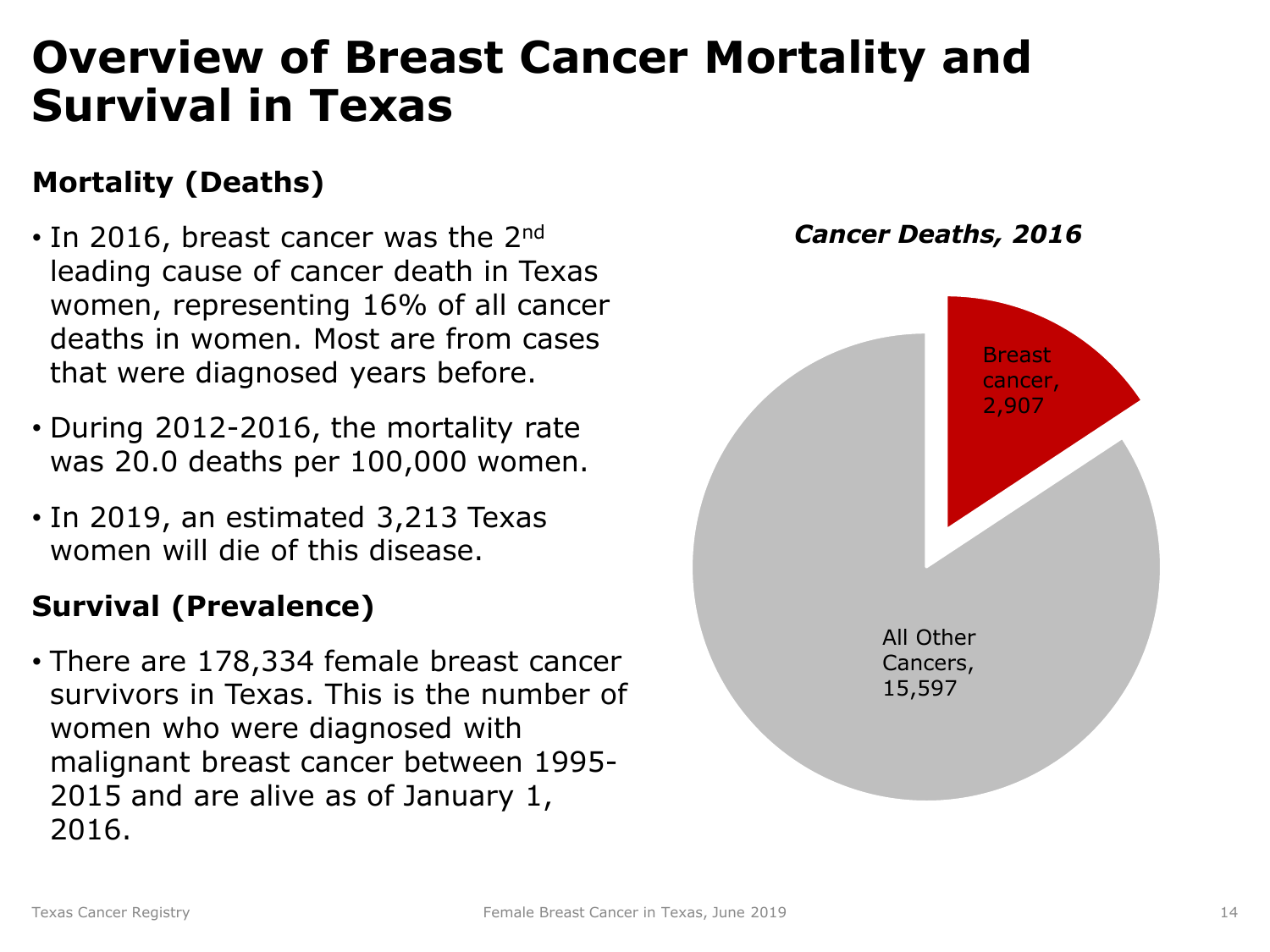# **Definitions and abbreviations**

- **Age-adjusted incidence rate:** number of new cancer cases diagnosed per 100,000 people per year. Numbers are age-adjusted to allow for comparison between populations with different age compositions.
- **Age-adjusted mortality rate:** number of cancer deaths per 100,000 people per year. Numbers are age-adjusted to allow for comparison between populations with different age compositions.
- **Annual percent change (APC):** measures the trend in rates over time, such as how quickly (or slowly) a cancer has increased in incidence over a given time period. For example, an APC of -2.0% over 10 years means that there was a 2% decrease in incidence rate per year. It is calculated by fitting a least squares regression line to the natural logarithm of the ageadjusted rates. The slope is tested for a significant difference from 0. If the slope changes over the assessed time period, the trend is considered to have a 'joinpoint'.
- **Race/ethnicity group acronyms:** Non-Hispanic (NH), Asian/Pacific Islander (A/PI), American Indian/Alaska Native (AI/AN).
- **Note on confidence intervals (CIs):** 95% confidence intervals are shown and provide a range of values that have a specified probability of containing the true rate. It can be stated that 95% of the time the true rate will lie within these limits. Rates with large confidence intervals should be interpreted with caution. A 95% confidence interval around a rate that is at least as large as the rate itself is generally considered unstable. When there is no overlap in confidence intervals, rates can be considered to be significantly different. If confidence intervals partially overlap, further testing may be required to determine whether there is a statistically significant difference.
- Since both malignant and in situ breast cancers are reportable in Texas, statistics in this report are often presented by behavior.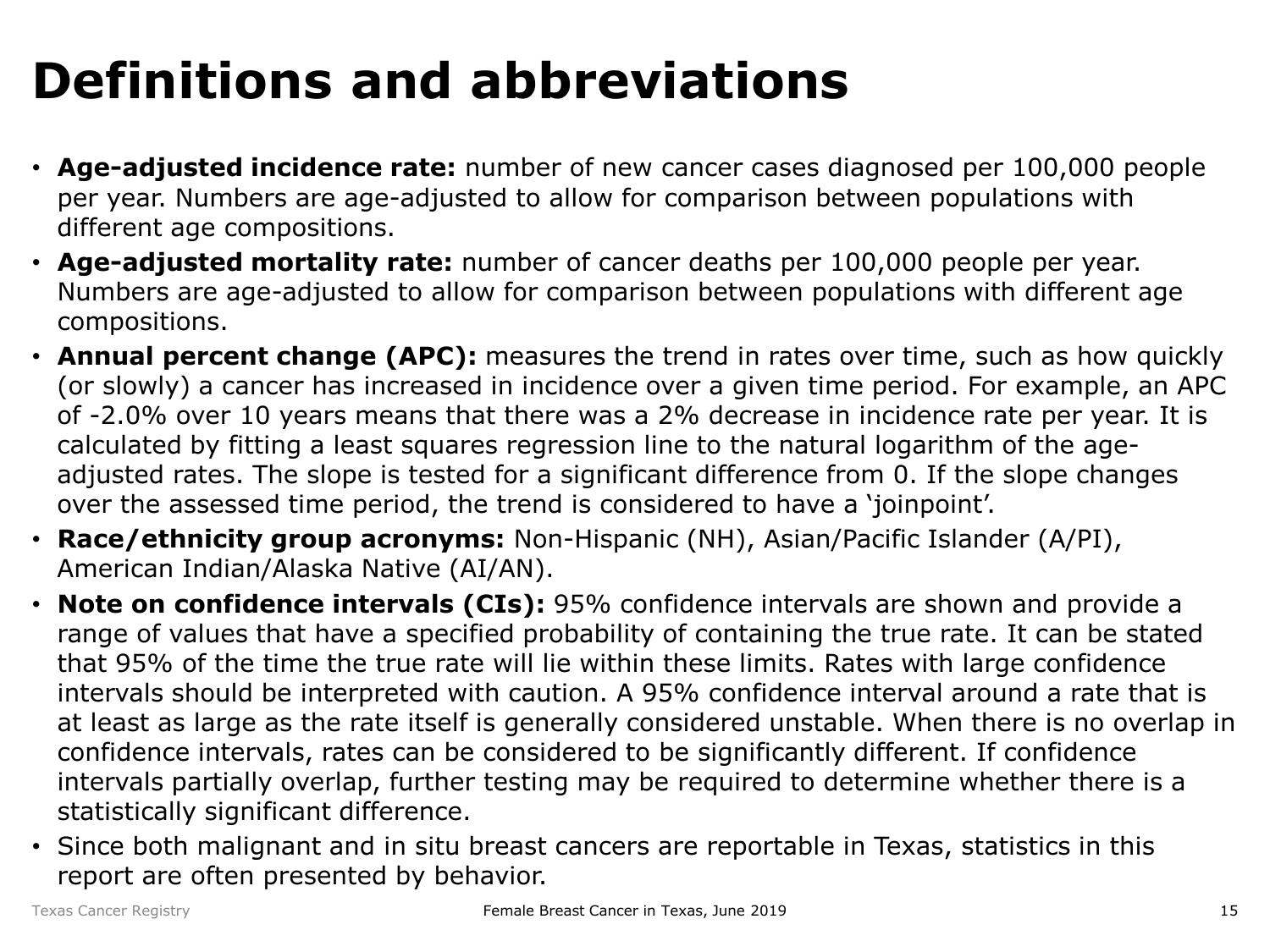# <span id="page-15-0"></span>**Female Breast Cancer Incidence in Texas**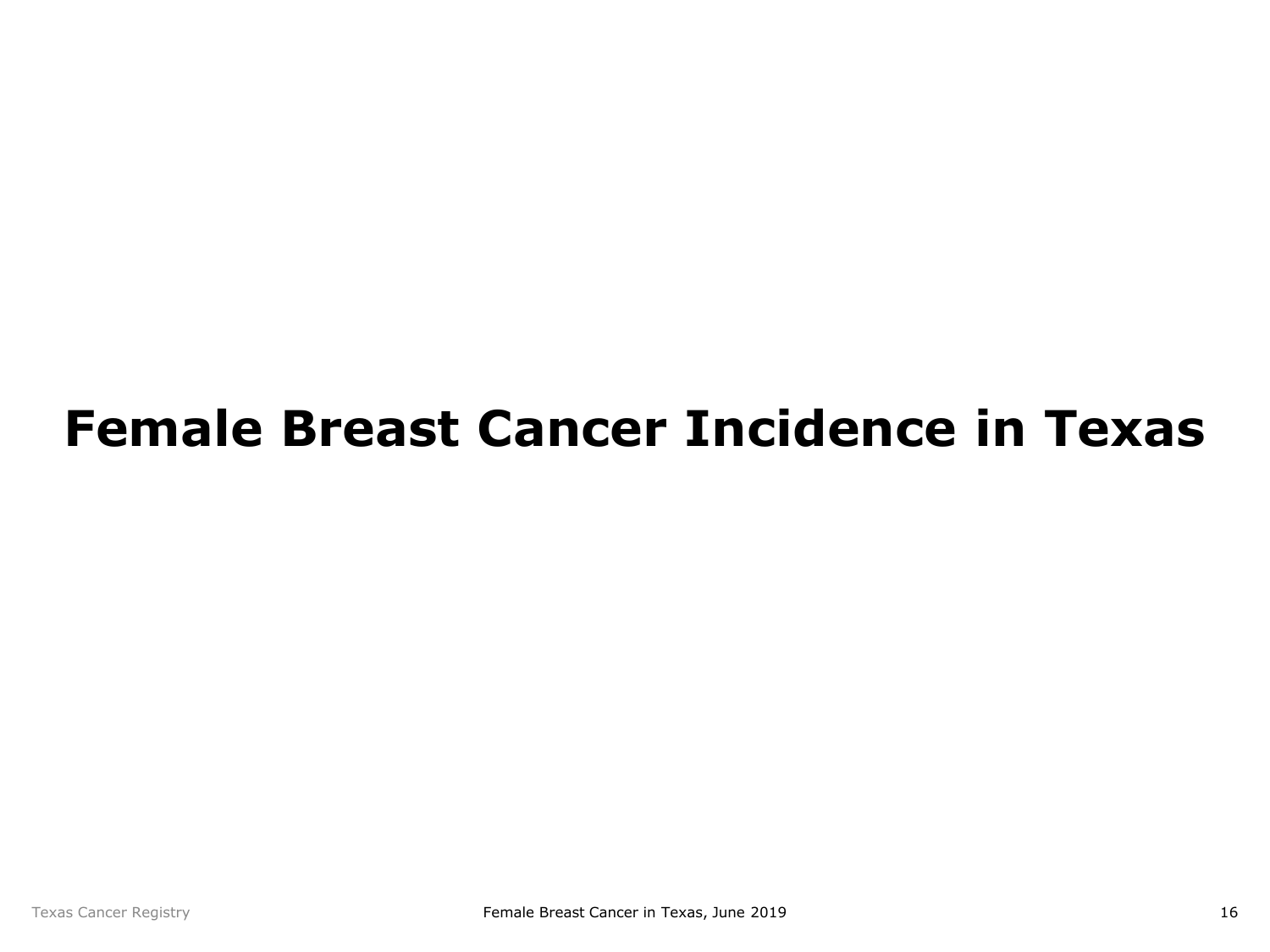# **Breast Cancer Incidence Rates, 2012-2016**

From 2012 to 2016, Texas ranked 49th out of all US states and DC in female breast cancer incidence. The breast cancer incidence rate in Texas was 111.9 cases per 100,000 women. The US rate was 125.2.



Image Source: United States Cancer Statistics: Data Visualizations. Centers for Disease Control and Prevention. <https://gis.cdc.gov/Cancer/USCS/DataViz.html>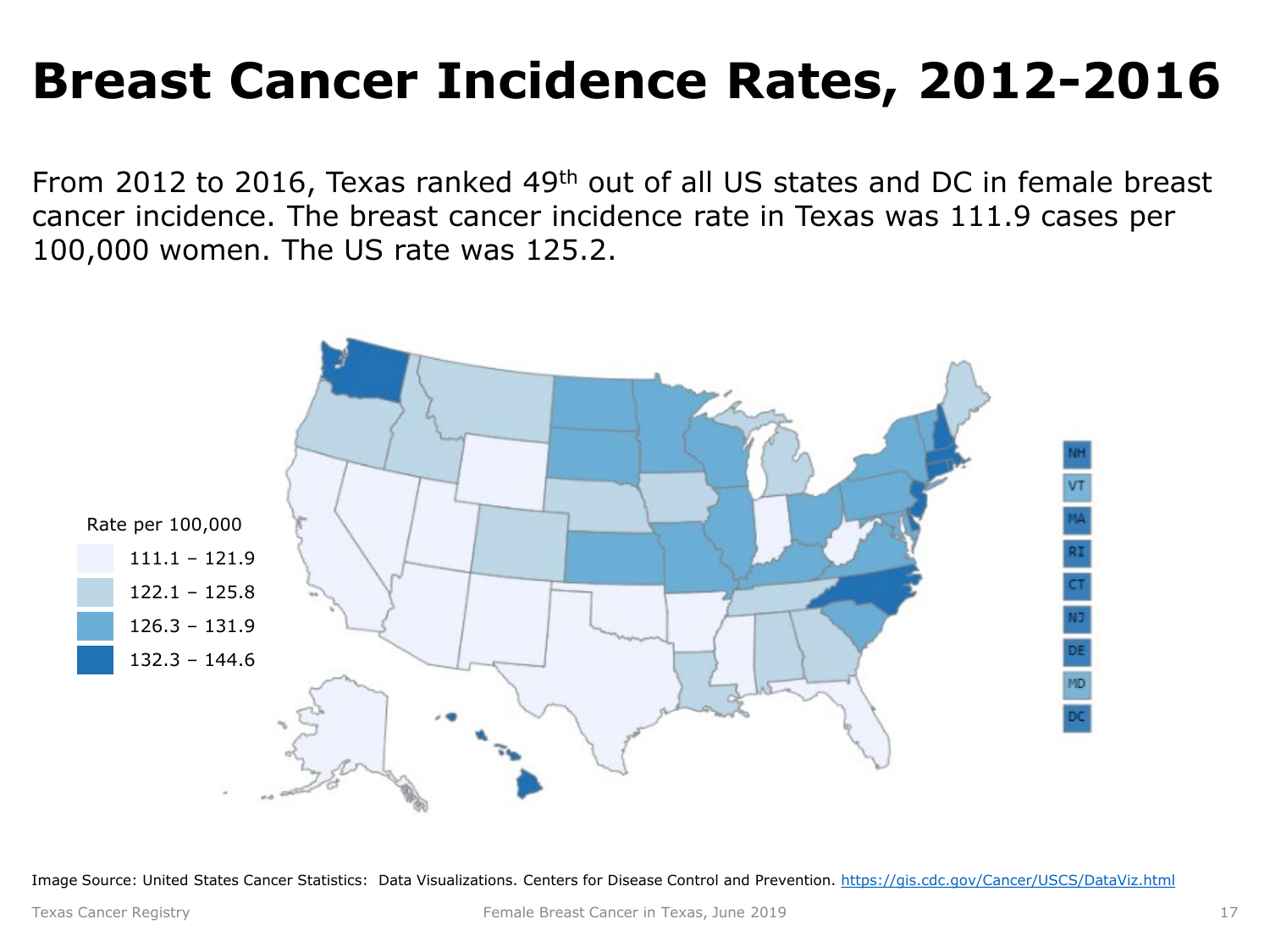### <span id="page-17-0"></span>**Breast Cancer Incidence Rates by Age at Diagnosis, 2012-2016**



The black bars indicate the 95% confidence intervals. 95% of the time the true rate will lie within these limits. A wider bar indicates uncertainty or instability in the incidence rate.

In situ breast cancers are non-invasive or pre-invasive. Malignant breast cancers are invasive or infiltrating cancers that have spread into the surrounding breast tissue.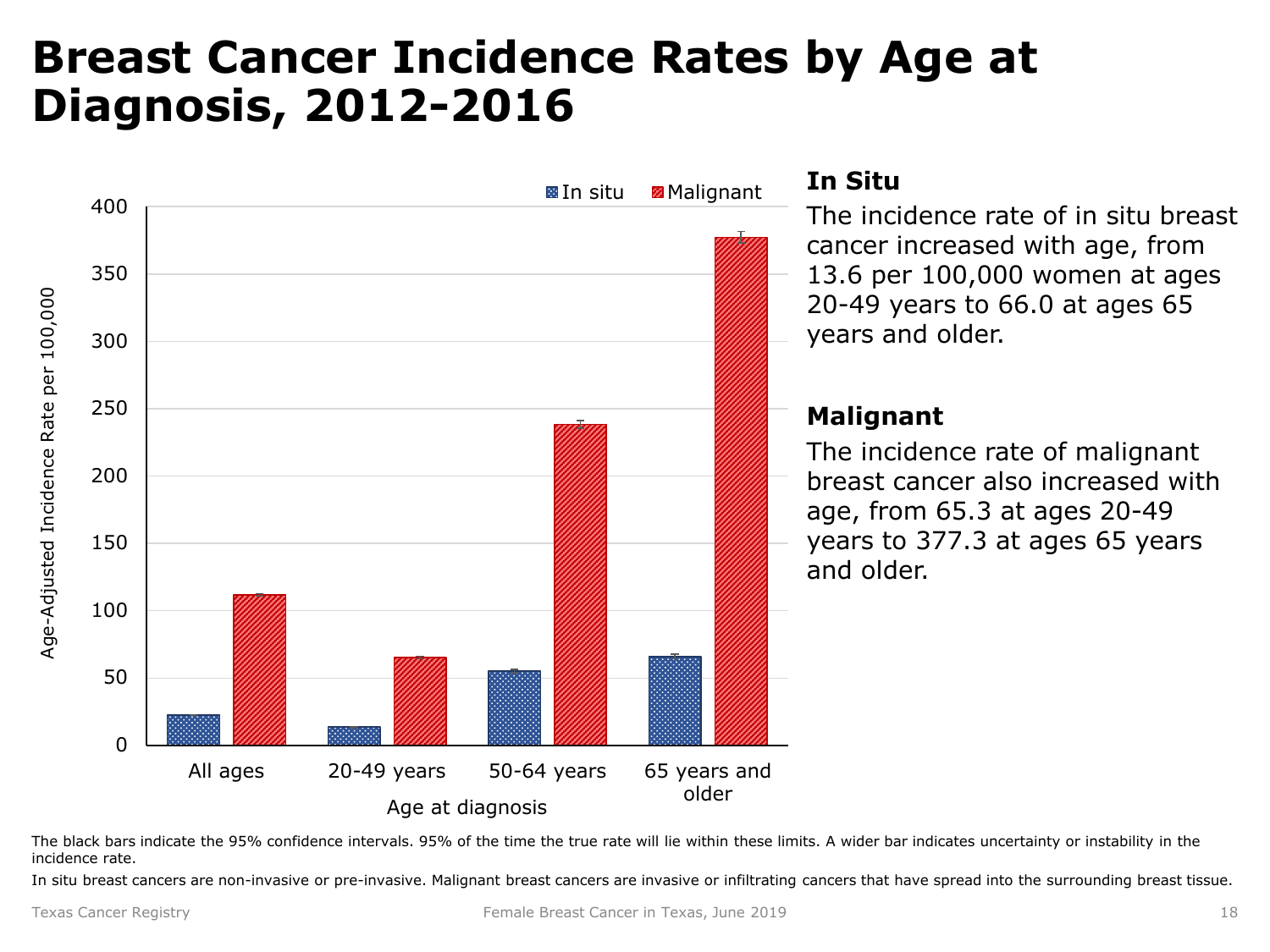### <span id="page-18-0"></span>**Breast Cancer Incidence Rates by Race/Ethnicity, 2012-2016**



#### **In Situ**

- The incidence rate of in situ breast cancer was highest in non-Hispanic (NH) black women (27.5 per 100,000), followed by NH white women (24.8).
- The incidence rate was lowest in Hispanics (16.4).

#### **Malignant**

- The incidence rate of malignant breast cancer was highest in NH white women (123.5), followed by NH black women (120.9).
- The incidence rate was lowest in NH Asian/Pacific Islanders (A/PI) (72.3).

AI/AN = American Indian/Alaska Native

The black bars indicate the 95% confidence intervals. 95% of the time the true rate will lie within these limits. A wider bar indicates uncertainty or instability in the incidence rate.

In situ breast cancers are non-invasive or pre-invasive. Malignant breast cancers are invasive or infiltrating cancers that have spread into the surrounding breast tissue.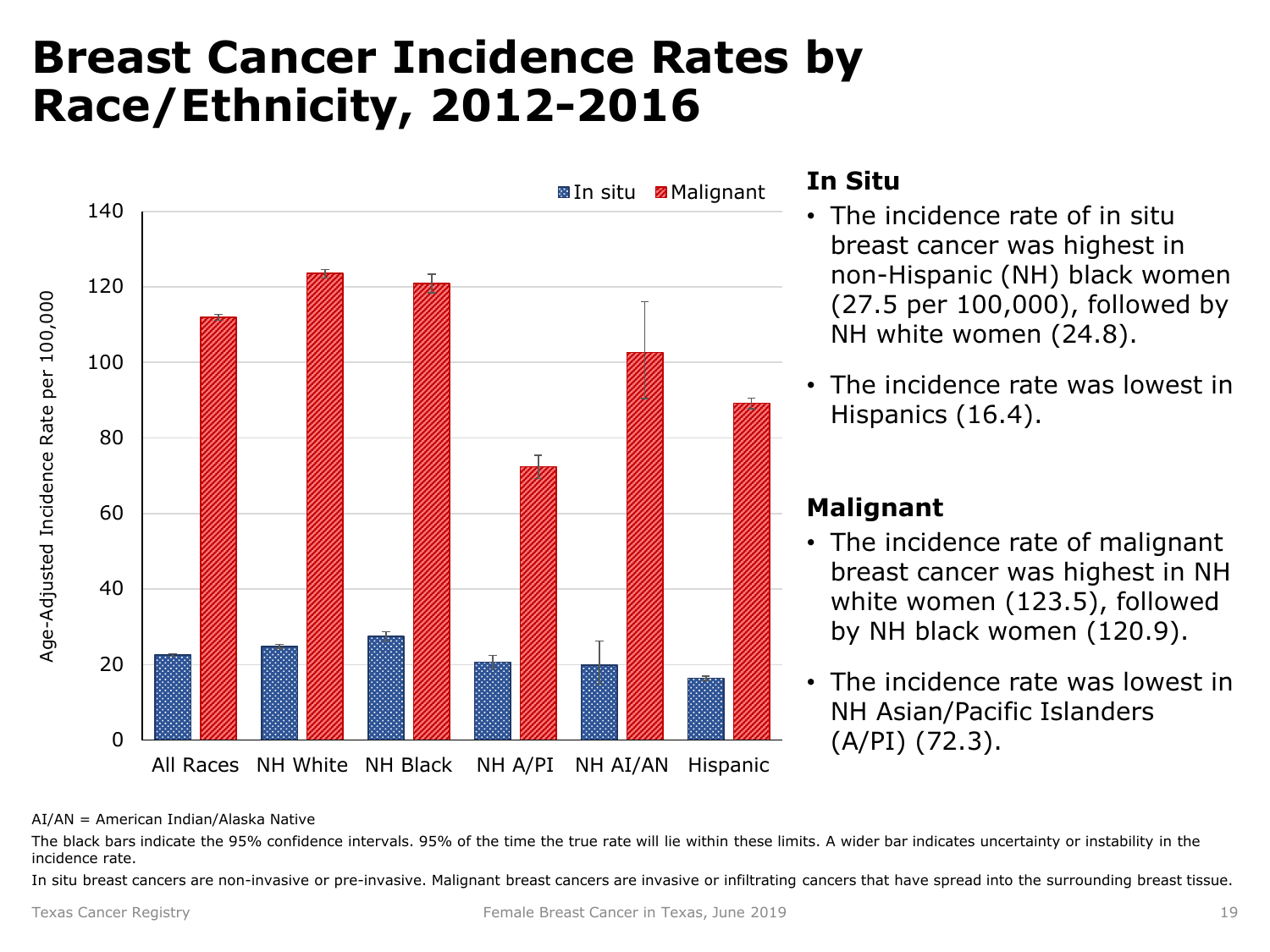### <span id="page-19-0"></span>**Breast Cancer Incidence Rates by Age and Race/Ethnicity, 2012-2016**



#### **20-49 Years**

- Incidence rates were highest in non-Hispanic (NH) blacks (77.7 per 100,000), followed by NH American Indian/Alaska Natives (AI/AN) (76.4) and NH whites (73.6).
- Rates were lowest in Hispanics (52.5).

#### **50-64 Years**

- Incidence rates were highest in NH whites (259.5), followed by NH blacks (254.6).
- Rates were lowest in NH AI/AN (168.8).

#### **65 Years and Older**

- Incidence rates were highest in NH whites (414.6) followed by NH blacks (385.8).
- Rates were lowest among NH Asian/Pacific Islander (A/PI) (185.1).

Malignant cases only

The black bars indicate the 95% confidence intervals. 95% of the time the true rate will lie within these limits. A wider bar indicates uncertainty or instability in the incidence rate.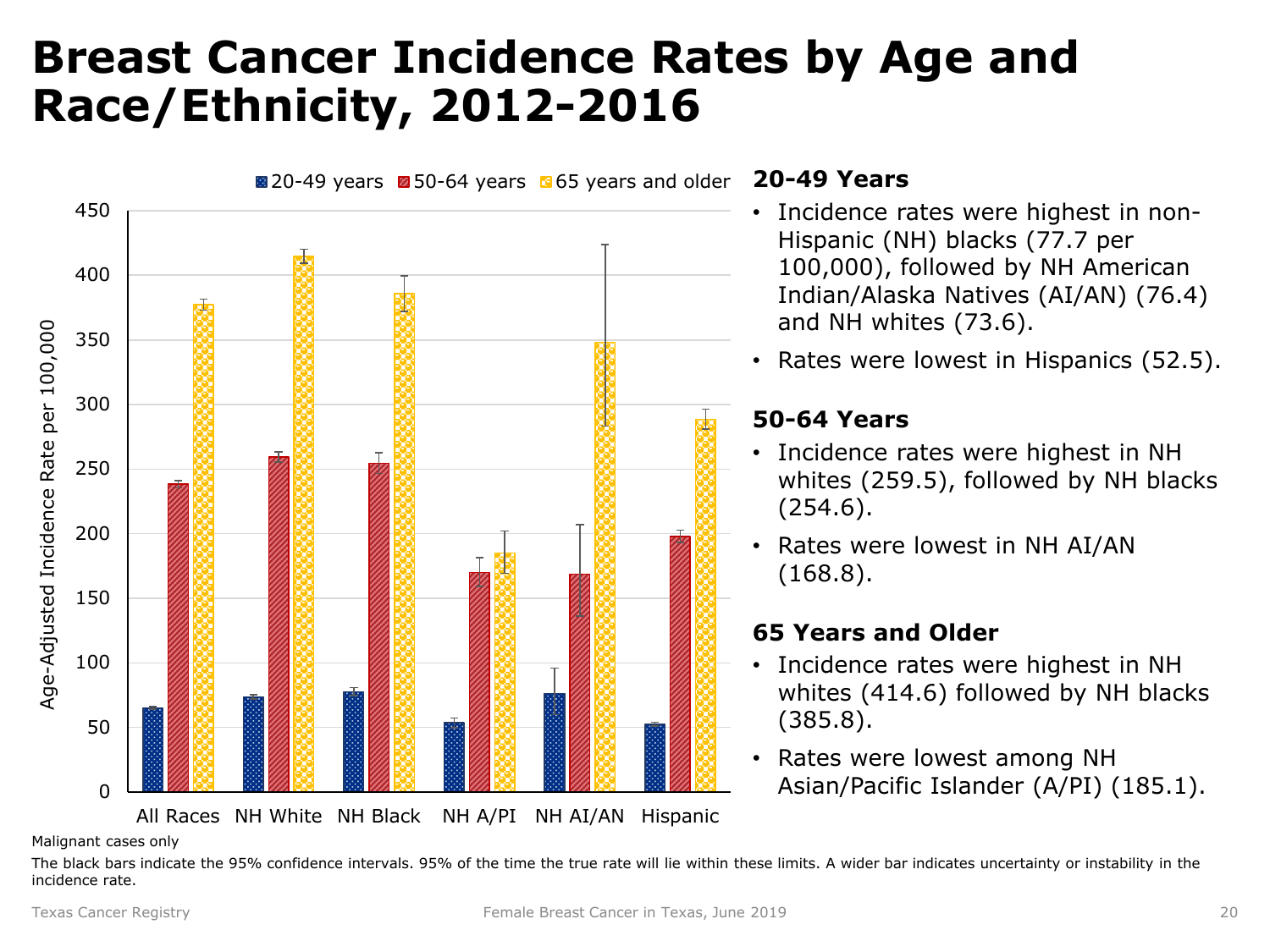### <span id="page-20-0"></span>**Breast Cancer Incidence by Age and Stage at Diagnosis, 2012-2016**



- A smaller proportion of cases were diagnosed in situ or at the localized stage for ages 20-49 years (59.5%) compared to the older age groups (66.5% at ages 50-64 years and 68.3% at ages 65 years and older).
- A slightly larger proportion of cases were diagnosed in situ for ages 50-64 years (18.7%) compared to the other age groups.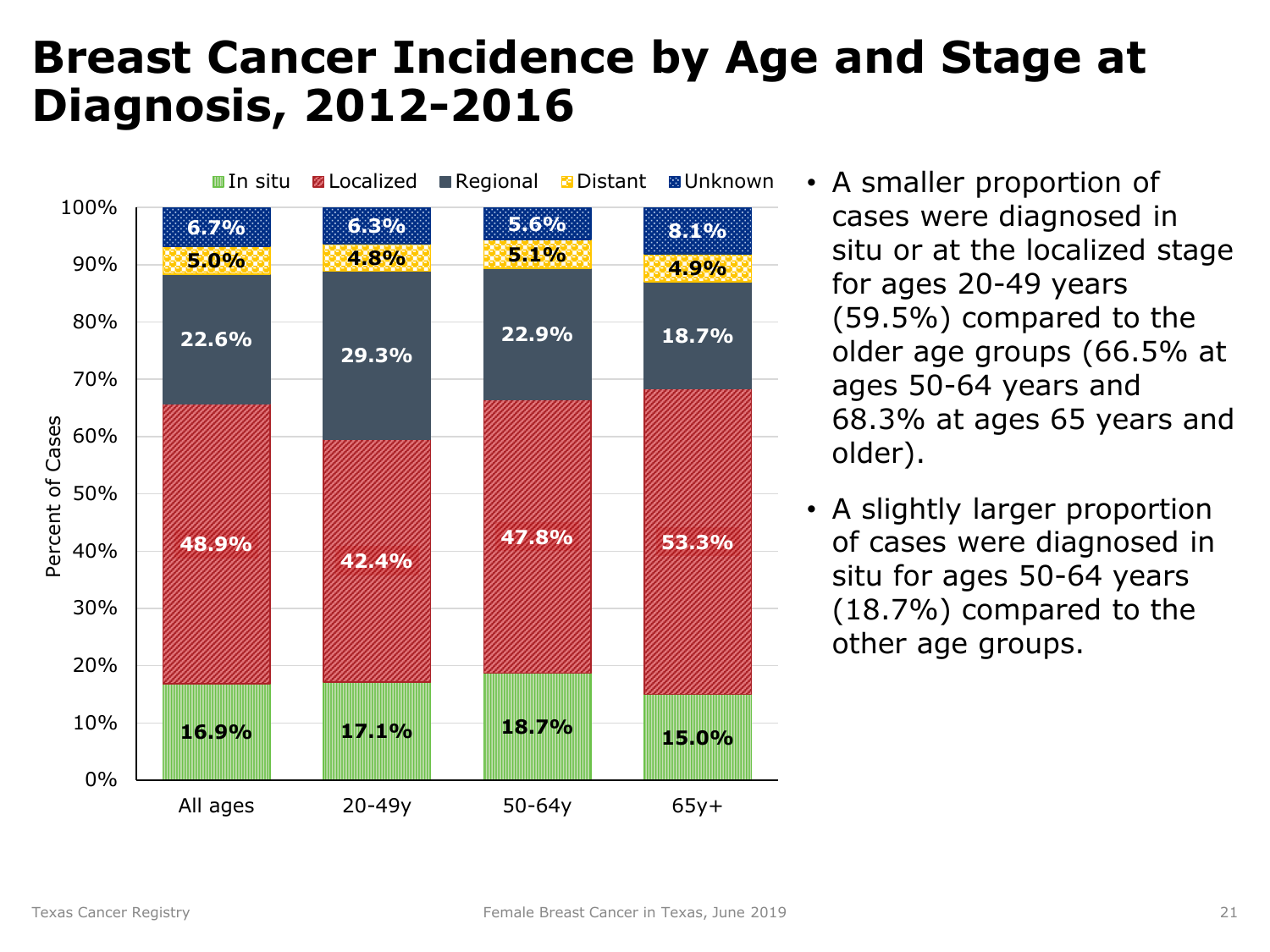### <span id="page-21-0"></span>**Breast Cancer Incidence by Race/Ethnicity and Stage at Diagnosis, 2012-2016**



- The proportion of cases that were diagnosed either in situ or at the localized stage was highest in non-Hispanic (NH) whites and NH Asian/Pacific Islanders (A/PI), and lowest in NH blacks followed by Hispanics.
- The proportion of cases that were diagnosed at the distant stage was highest in NH blacks.

#### AI/AN = American Indian/Alaska Native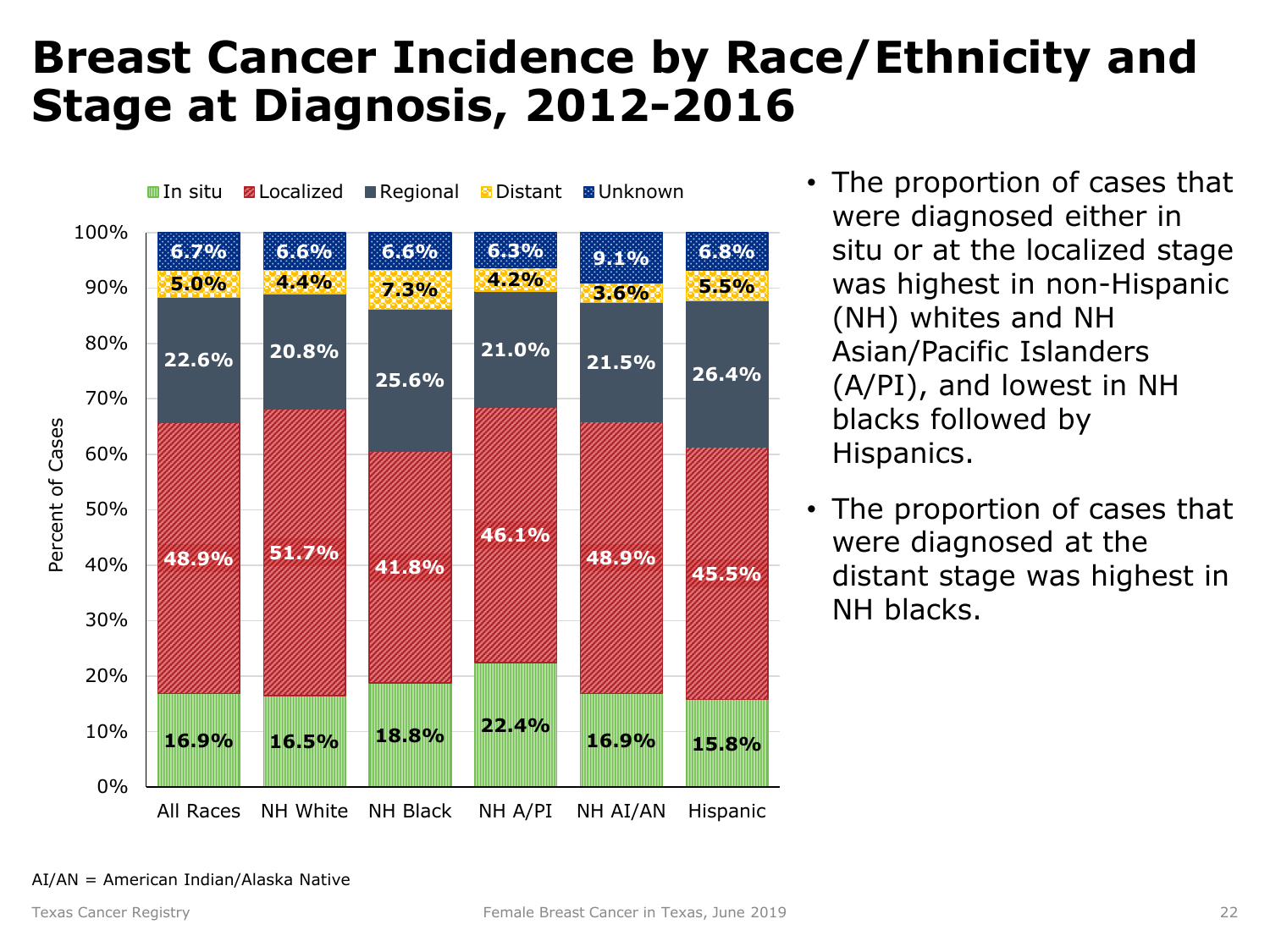### <span id="page-22-0"></span>**Malignant Breast Cancer Incidence Rates by Molecular Subtype, 2012-2016**



- Breast cancer can be defined by molecular subtype based on the presence or absence of hormone receptors (HR) and on the amplification or overexpression of Human Epidermal Growth Factor Receptor 2 (HER2).
- Luminal A (HR-positive/HER2 negative) is the most common subtype, with the highest incidence rate in NH whites.
- Triple negative (HRnegative/HER2-negative) is the second most common subtype overall, and is more common in NH black women.

Subtypes were defined using Howlader et al. (2014). US incidence of breast cancer subtypes defined by joint hormone receptor and HER2 status. Journal of the National Cancer Institute. 106(5).

Luminal A = HR+/HER2-; luminal B = HR+/HER2+; HER2 enriched = HR-/HER2+; triple negative = HR-/HER2-

HR+ cases were defined as those where either estrogen or progesterone receptors were present. HR- cases were defined as those where neither estrogen or progesterone receptors were positive. Cases where one or more markers were unknown or borderline are not shown (19% of cases overall from 2012-2016).

The black bars indicate the 95% confidence intervals. 95% of the time the true rate will lie within these limits. A wider bar indicates uncertainty or instability in the incidence rate.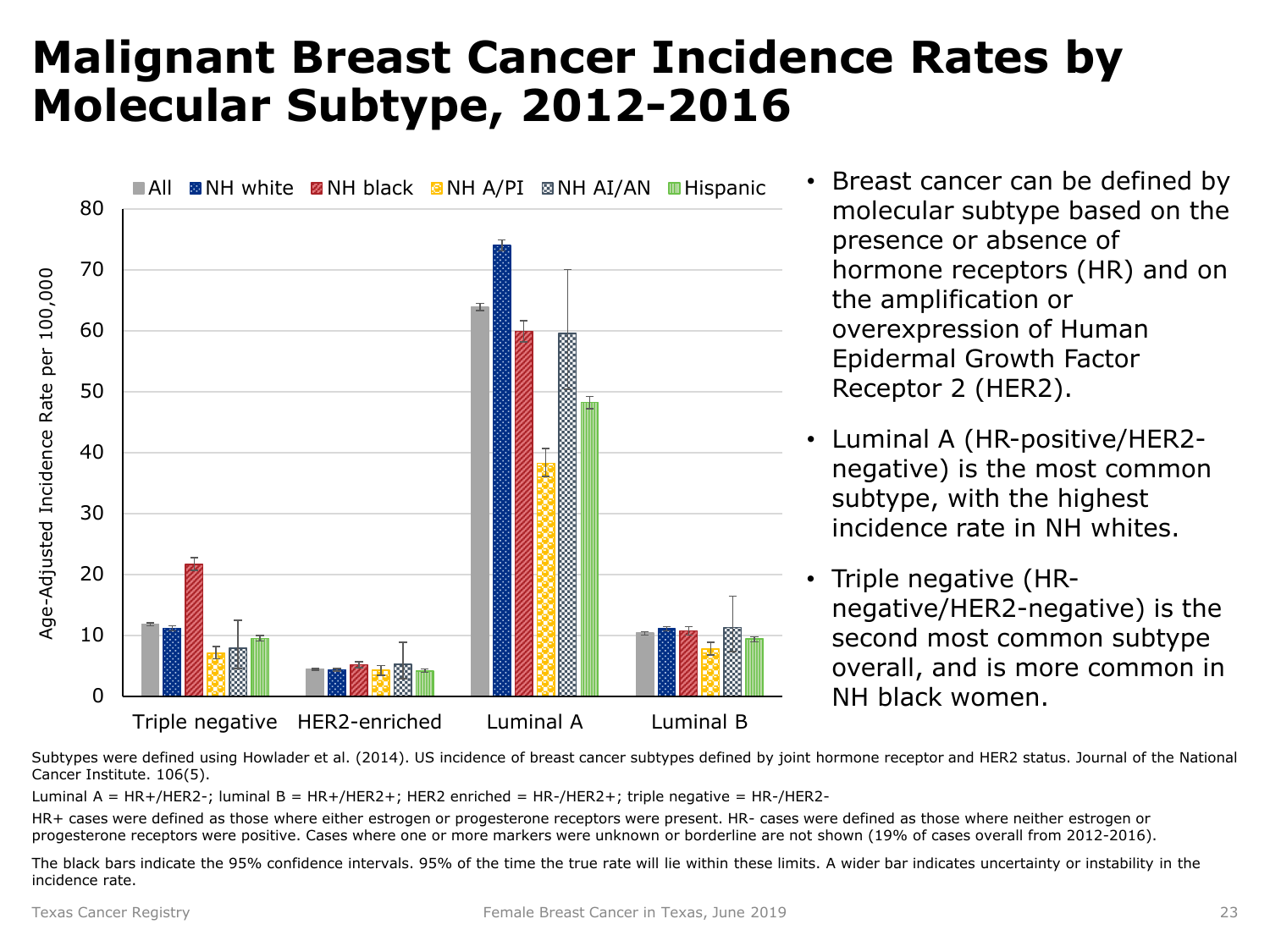# **Urban-Rural Classifications**

The Texas Cancer Registry uses the National Center for Health Statistics (NCHS) Urban-Rural Classification Scheme for Counties<sup>1</sup> to classify population areas across the state.

| <b>Category</b>        | <b>Definition</b>                                                                                                                                                                                                                                                                          |  |
|------------------------|--------------------------------------------------------------------------------------------------------------------------------------------------------------------------------------------------------------------------------------------------------------------------------------------|--|
| Metropolitan           |                                                                                                                                                                                                                                                                                            |  |
| Large central<br>metro | Counties in metropolitan statistical areas (MSA) with populations of<br>1 million or more that contain entire populations in the largest<br>principal city, have entire populations contained in largest principal<br>city, or contain at least 250,000 inhabitants of any principal city. |  |
| Large fringe metro     | Counties in MSAs with populations of 1 million or more that do not<br>qualify as large central metro counties.                                                                                                                                                                             |  |
| Medium metro           | Counties in MSAs of populations between 250,000 - 999,999.                                                                                                                                                                                                                                 |  |
| Small metro            | Counties in MSAs of populations less than 250,000.                                                                                                                                                                                                                                         |  |
| Nonmetropolitan        |                                                                                                                                                                                                                                                                                            |  |
| Micropolitan           | Counties with an urban cluster population of 10,000-49,999.                                                                                                                                                                                                                                |  |
| <b>Noncore</b>         | Nonmetro counties that do not qualify as micropolitan.                                                                                                                                                                                                                                     |  |

1NCHS Urban-Rural Classification Scheme for Counties, NCHS/CDC, Updated June 2017.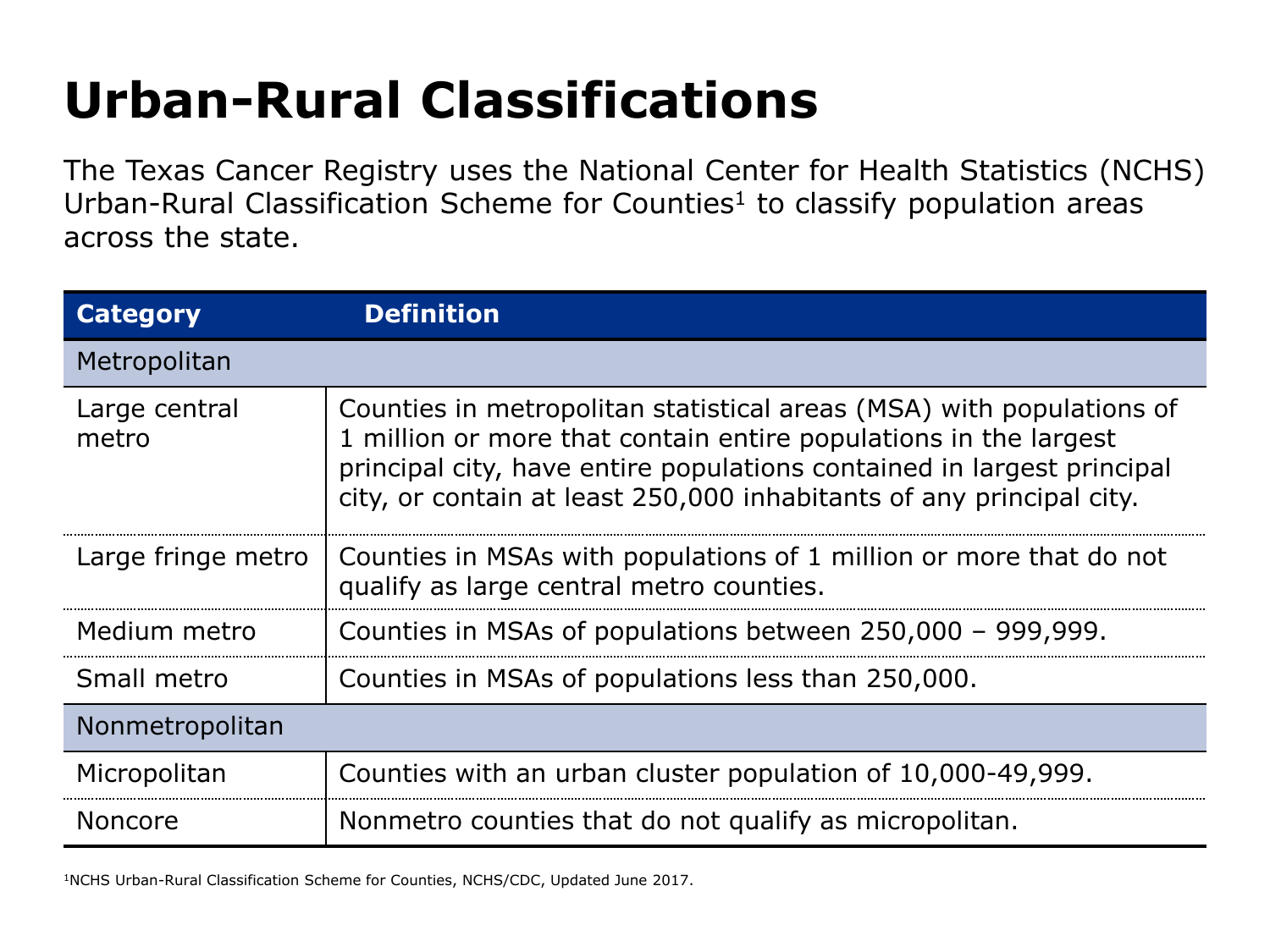### **Urban-Rural Classification of Texas Counties**



Source: NCHS Urban-Rural Classification Scheme for Counties, NCHS/CDC, Updated June 2017.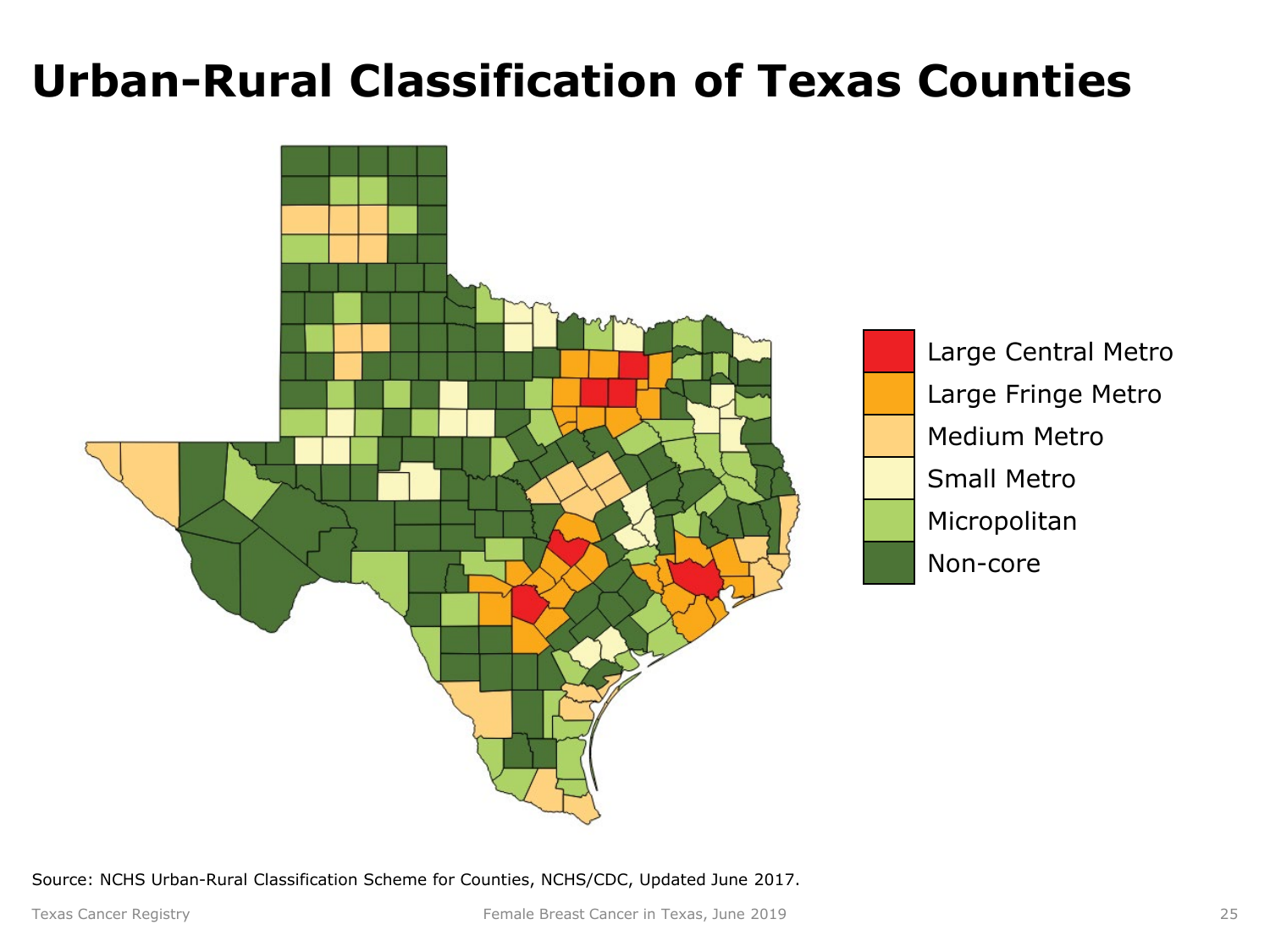### <span id="page-25-0"></span>**Breast Cancer Incidence Rates by Urban-Rural Classification, 2012-2016**

- Both in situ and malignant breast cancer incidence rates were highest in large central metro and large fringe metro areas.
- In situ rates were lowest in micropolitan counties, while malignant rates were lowest in noncore areas.



<sup>1</sup> 2013 NCHS Urban-Rural Classification Scheme for Counties. Centers for Disease Control and Prevention. [https://www.cdc.gov/nchs/data\\_access/urban\\_rural.htm](https://www.cdc.gov/nchs/data_access/urban_rural.htm) The black bars indicate the 95% confidence intervals. 95% of the time the true rate will lie within these limits. A wider bar indicates uncertainty or instability in the incidence rate.

In situ breast cancers are non-invasive or pre-invasive. Malignant breast cancers are invasive or infiltrating cancers that have spread into the surrounding breast tissue.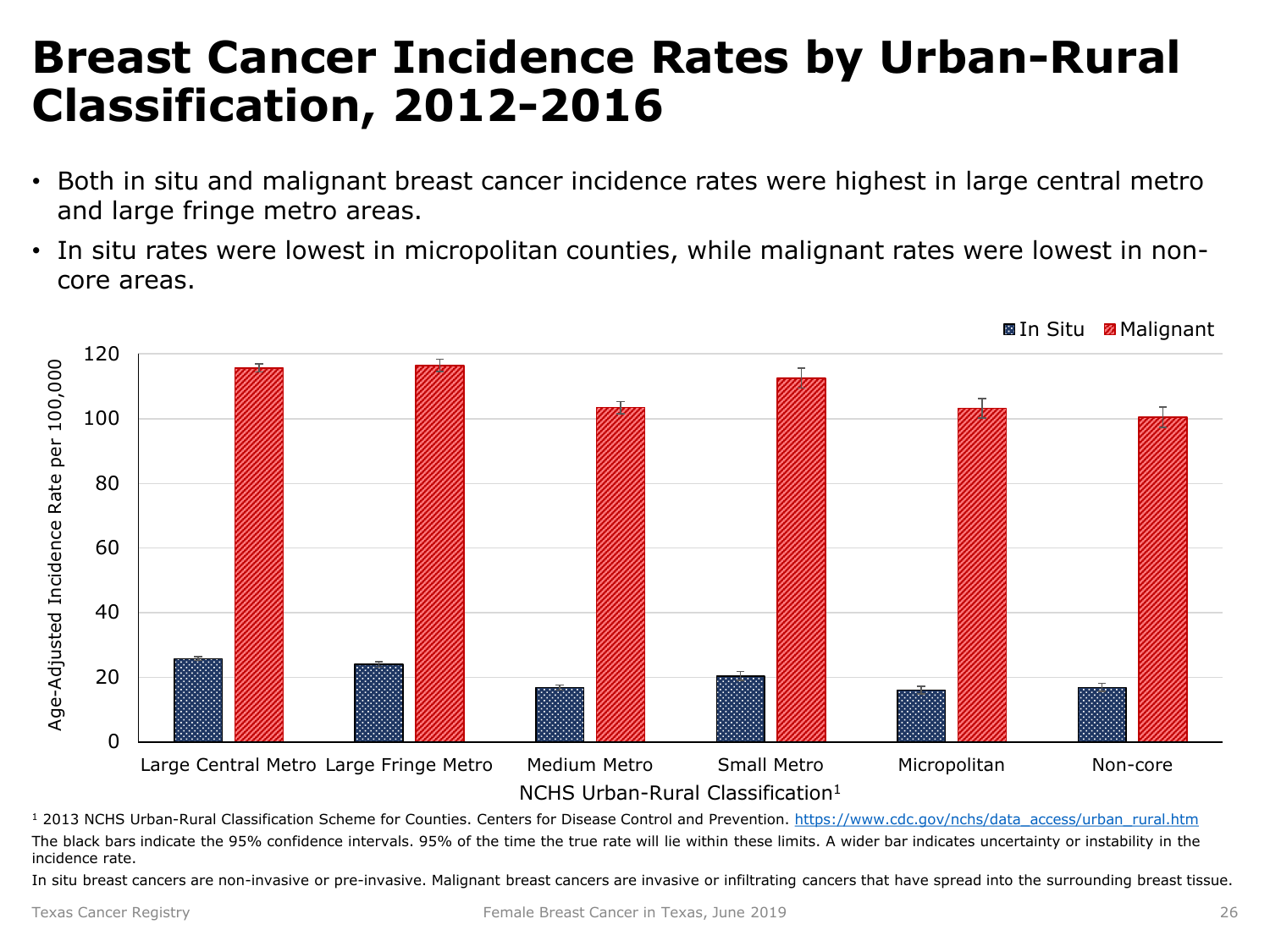### <span id="page-26-0"></span>**Breast Cancer Incidence Rate Trends by Age at Diagnosis, 2007-2016**

- Overall, the breast cancer incidence rate declined by 0.7% per year from 2007 to 2016.
- By age, the only significant change was an annual decrease of 1.1% per year for ages 50-64 years.
- Rates tended to decline in the other age groups but these changes were not significantly different from zero.

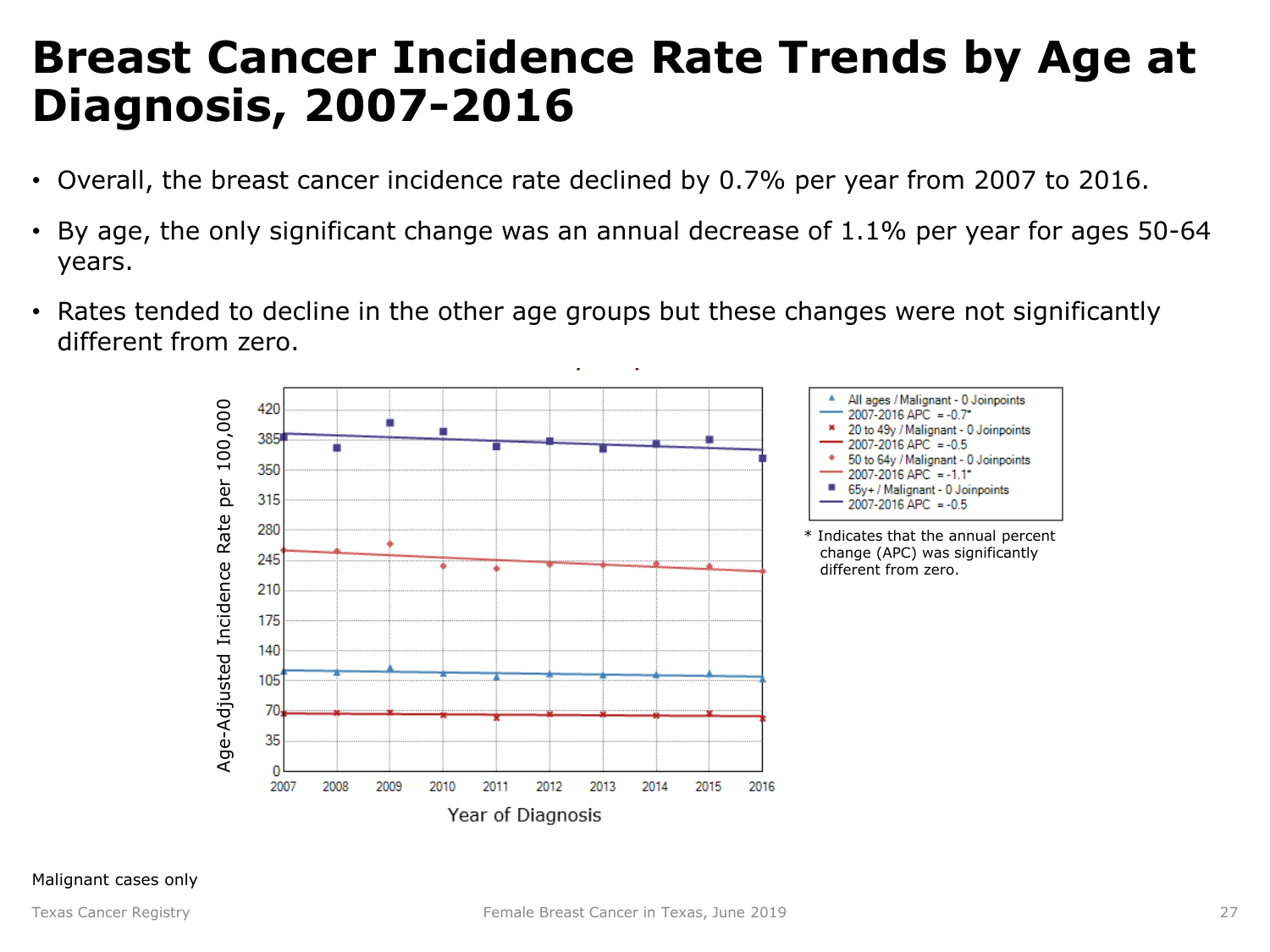### <span id="page-27-0"></span>**Breast Cancer Incidence Rate Trends by Race/Ethnicity, 2007-2016**

- Overall, the breast cancer incidence rate significantly declined by 0.7% per year from 2007 to 2016.
- Within each race/ethnicity group, rates tended to decline, except for non-Hispanic (NH) Asian/Pacific Islanders (A/PI), who also had the lowest rate. However, these trends were not significantly different from zero.

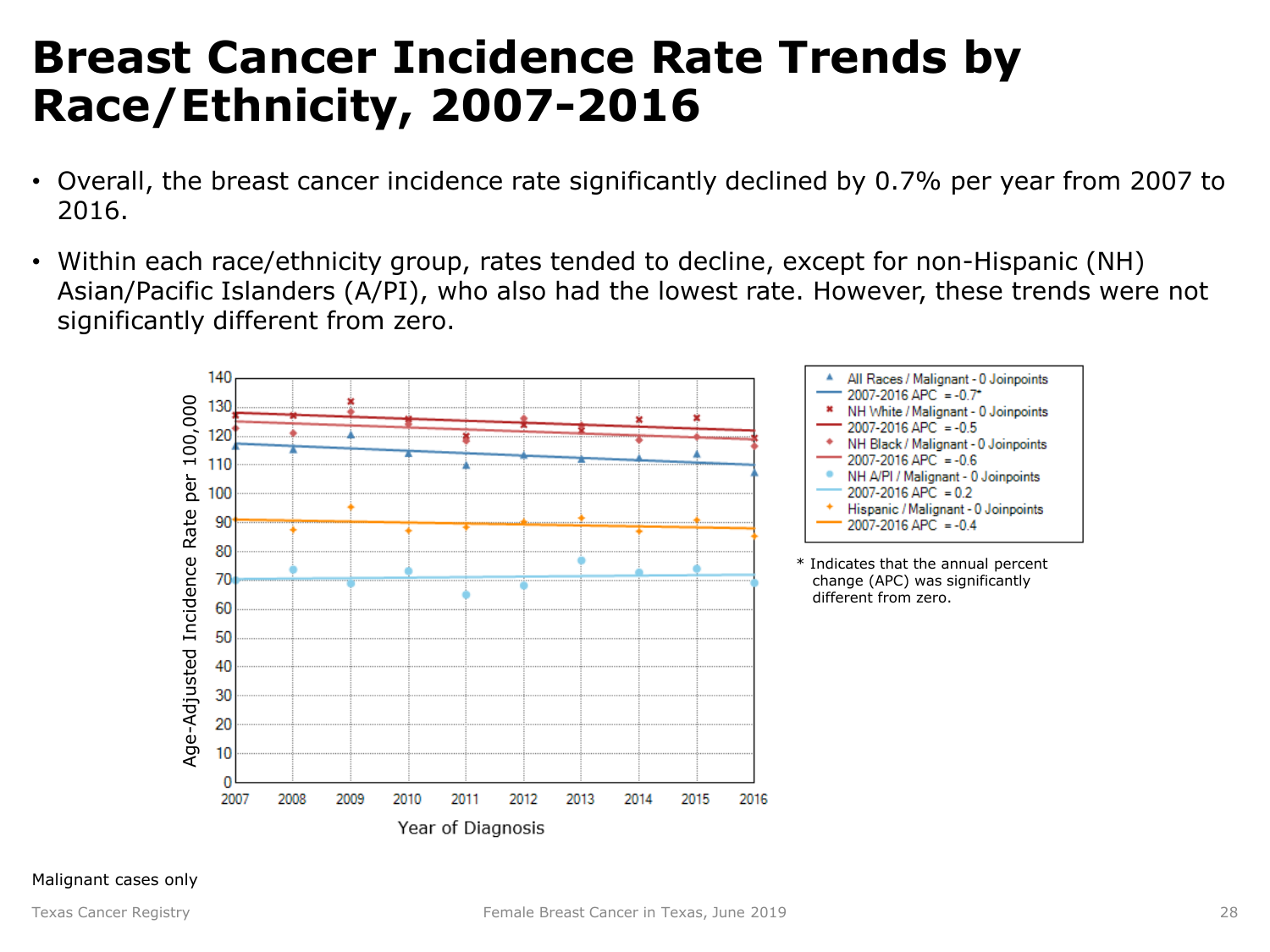### <span id="page-28-0"></span>**Breast Cancer Incidence Rate Trends by Metro/Non-Metro, 2007-2016**

- The incidence rate of breast cancer decreased significantly from 2007 to 2016 in metro areas  $(APC=-0.9\%)$  but not in non-metro areas  $(APC=0\%)$ .
- The incidence rate was significantly higher in metropolitan counties than in non-metropolitan counties in all years, however this difference declined from 2007 to 2016.

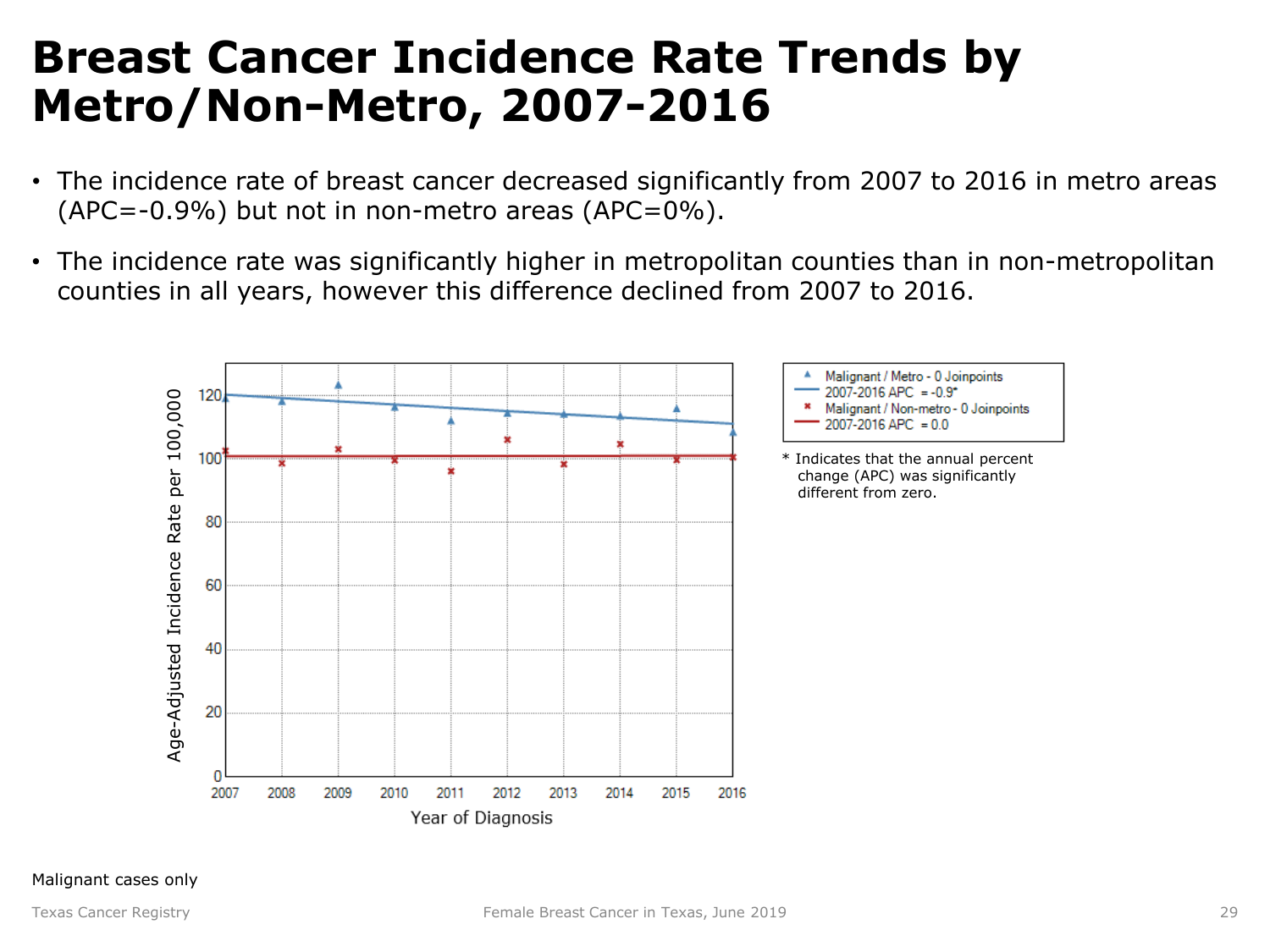### <span id="page-29-0"></span>**Breast Cancer Rate Trends by Race/Ethnicity and Age, 2007-2016**

| Race/ethnicity Age |            | <b>Average Annual</b><br>Percent Change<br>2007-2016 | 95% Confidence Interval |        |
|--------------------|------------|------------------------------------------------------|-------------------------|--------|
|                    |            |                                                      | Lower                   | Upper  |
| <b>NH White</b>    | $20 - 49y$ | $-0.1$                                               | $-1.1$                  | 1.0    |
| <b>NH White</b>    | $50 - 64y$ | $-1.0*$                                              | $-1.9$                  | $-0.1$ |
| <b>NH White</b>    | $65y+$     | $-0.5$                                               | $-1.2$                  | 0.2    |
| <b>NH Black</b>    | 20-49y     | 0.2                                                  | $-1.0$                  | 1.5    |
| <b>NH Black</b>    | $50 - 64y$ | $-1.2*$                                              | $-1.9$                  | $-0.5$ |
| NH Black           | $65y+$     | $-0.6$                                               | $-2.0$                  | 0.8    |
| NH A/PI            | 20-49y     | 0.7                                                  | $-1.2$                  | 2.7    |
| NH A/PI            | $50 - 64y$ | $-0.4$                                               | $-2.8$                  | 2.0    |
| NH A/PI            | $65y+$     | 0.4                                                  | $-2.1$                  | 2.9    |
| Hispanic           | 20-49y     | $-1.3*$                                              | $-2.0$                  | $-0.5$ |
| Hispanic           | $50 - 64y$ | $-0.6$                                               | $-1.7$                  | 0.5    |
| Hispanic           | $65y+$     | 0.3                                                  | $-0.8$                  | 1.4    |

#### **Non-Hispanic (NH) White**

A significant decrease occurred for ages 50-64 years only.

#### **NH Black**

A significant decrease occurred for ages 50-64 years only.

#### **NH Asian/Pacific Islander (A/PI)**

There were no significant changes in incidence rate by age.

#### **Hispanic**

There was a significant decrease for ages 20-49 years only.

NH AI/AN not shown due to low counts.

\* Average APC was significantly different from 0. Malignant cases only.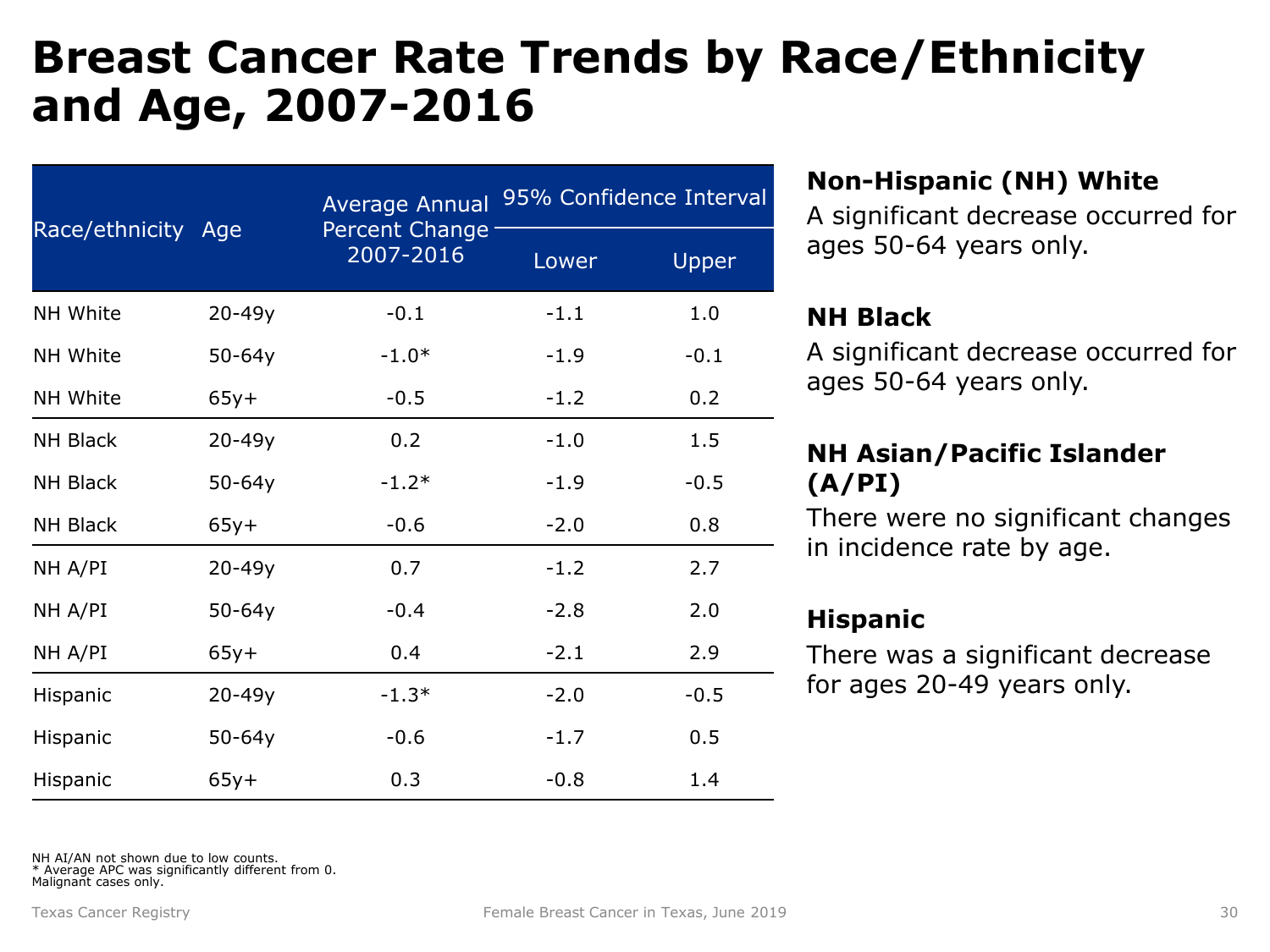#### <span id="page-30-0"></span>**Breast Cancer Incidence Rates by Health Service Region, 2012-2016**



From 2012-2016, 78,441 new cases of breast cancer were diagnosed in Texas. The incidence rate was 112.0 per 100,000 population.

| <b>Health Service</b><br><b>Region</b> | <b>Number</b><br>of Cases | <b>Incidence</b><br>Rate |
|----------------------------------------|---------------------------|--------------------------|
| HSR 1                                  | 2,357                     | 103.5                    |
| HSR <sub>2</sub>                       | 1,774                     | 104.4                    |
| HSR <sub>3</sub>                       | 22,416                    | 119.7                    |
| HSR <sub>4</sub>                       | 3,937                     | 110.0                    |
| HSR <sub>5</sub>                       | 2,430                     | 102.7                    |
| HSR <sub>6</sub>                       | 18,516                    | 112.1                    |
| HSR <sub>7</sub>                       | 9,459                     | 116.8                    |
| HSR <sub>8</sub>                       | 8,352                     | 108.3                    |
| HSR 9                                  | 1,675                     | 107.1                    |
| <b>HSR 10</b>                          | 2,237                     | 101.8                    |
| <b>HSR 11</b>                          | 5,279                     | 97.5                     |

Image Source: Web Query Tool. Texas Cancer Registry.<https://www.cancer-rates.info/tx/>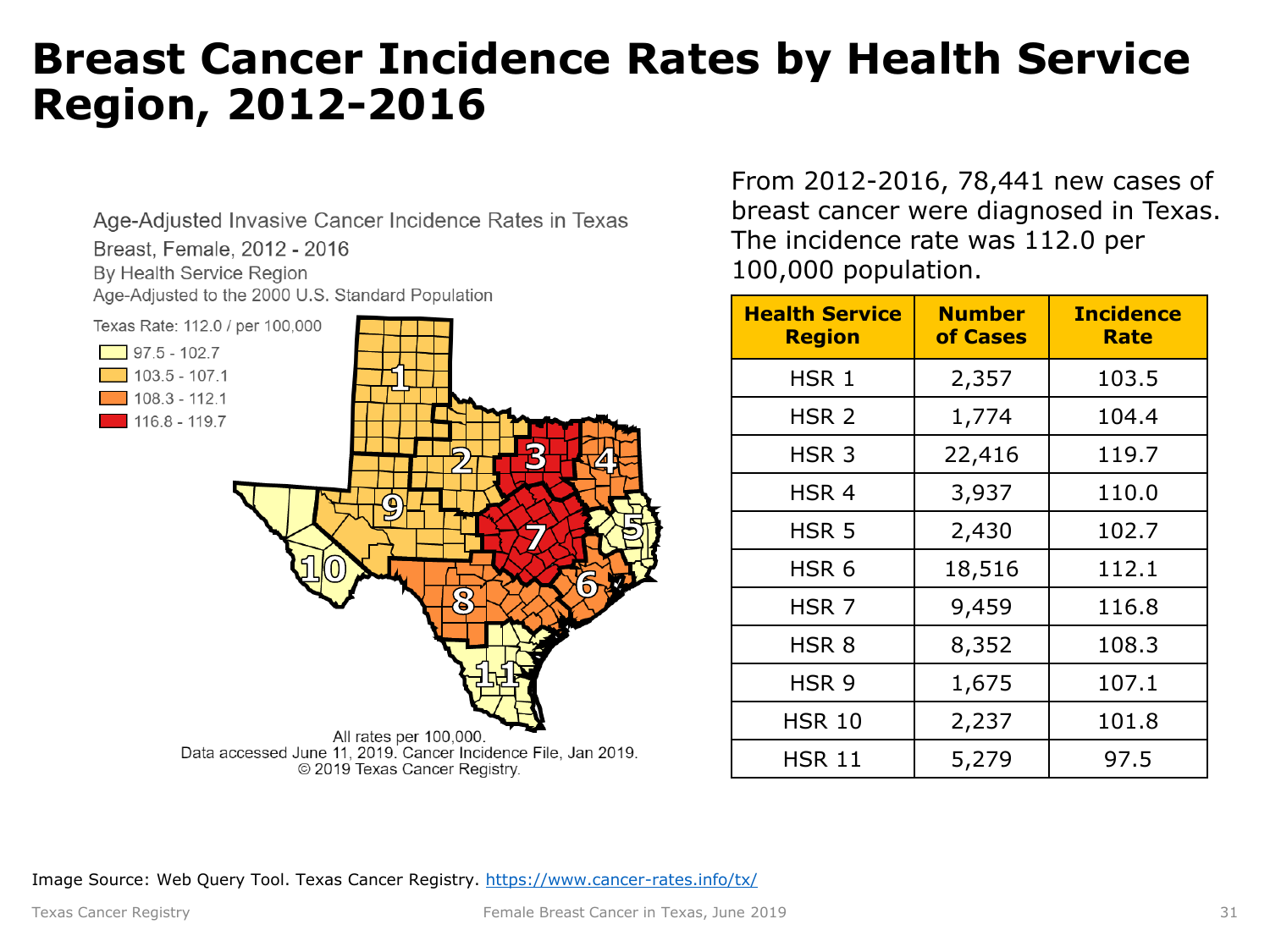# <span id="page-31-0"></span>**Female Breast Cancer Mortality in Texas**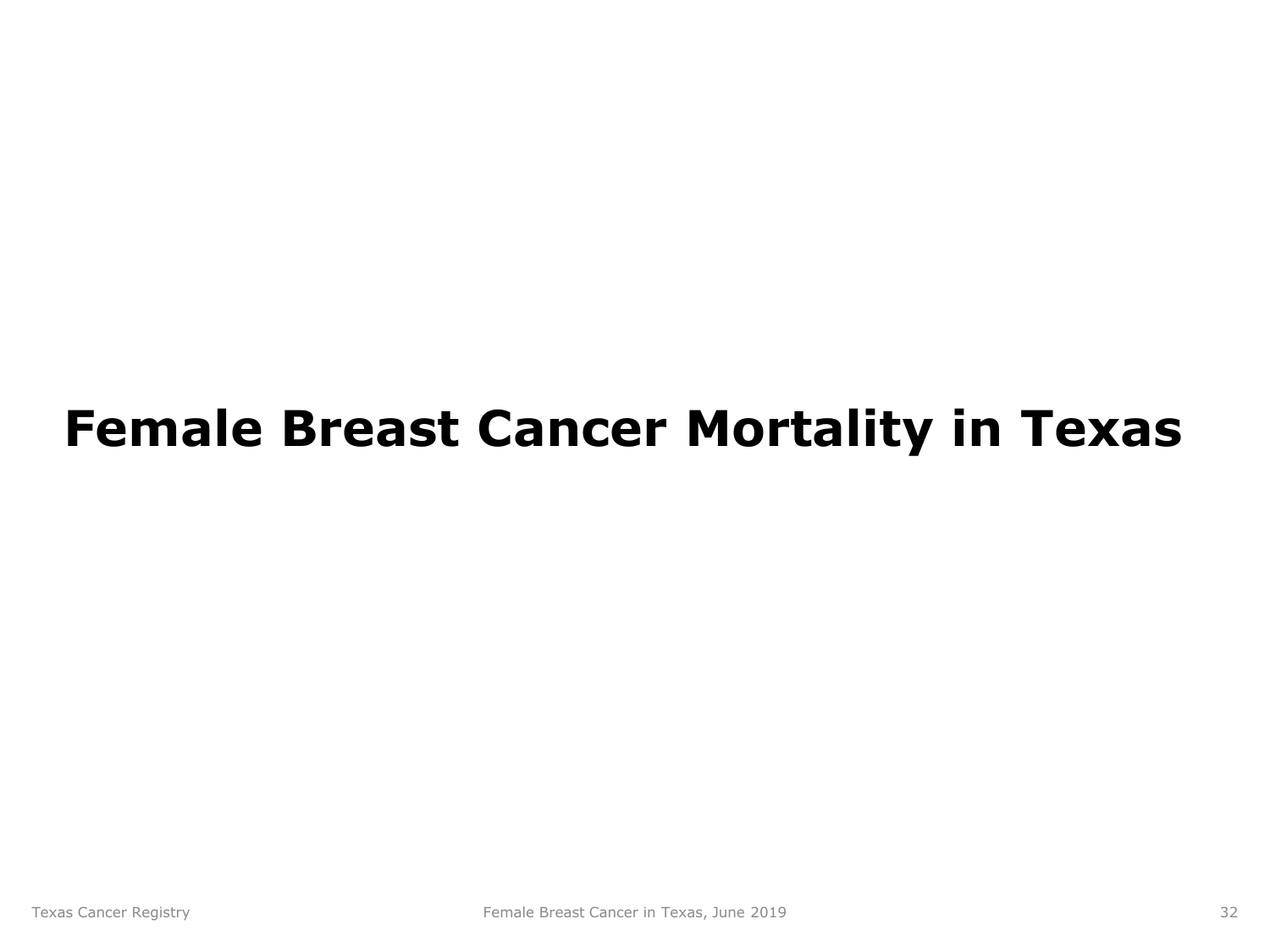## **Breast Cancer Mortality Rates, 2012-2016**

From 2012 to 2016, Texas ranked 29th out of all US states and DC in breast cancer mortality. The breast cancer mortality rate in Texas was 20 cases per 100,000. The US rate was 20.6.



Image Source: United States Cancer Statistics: Data Visualizations. Centers for Disease Control and Prevention. <https://gis.cdc.gov/Cancer/USCS/DataViz.html>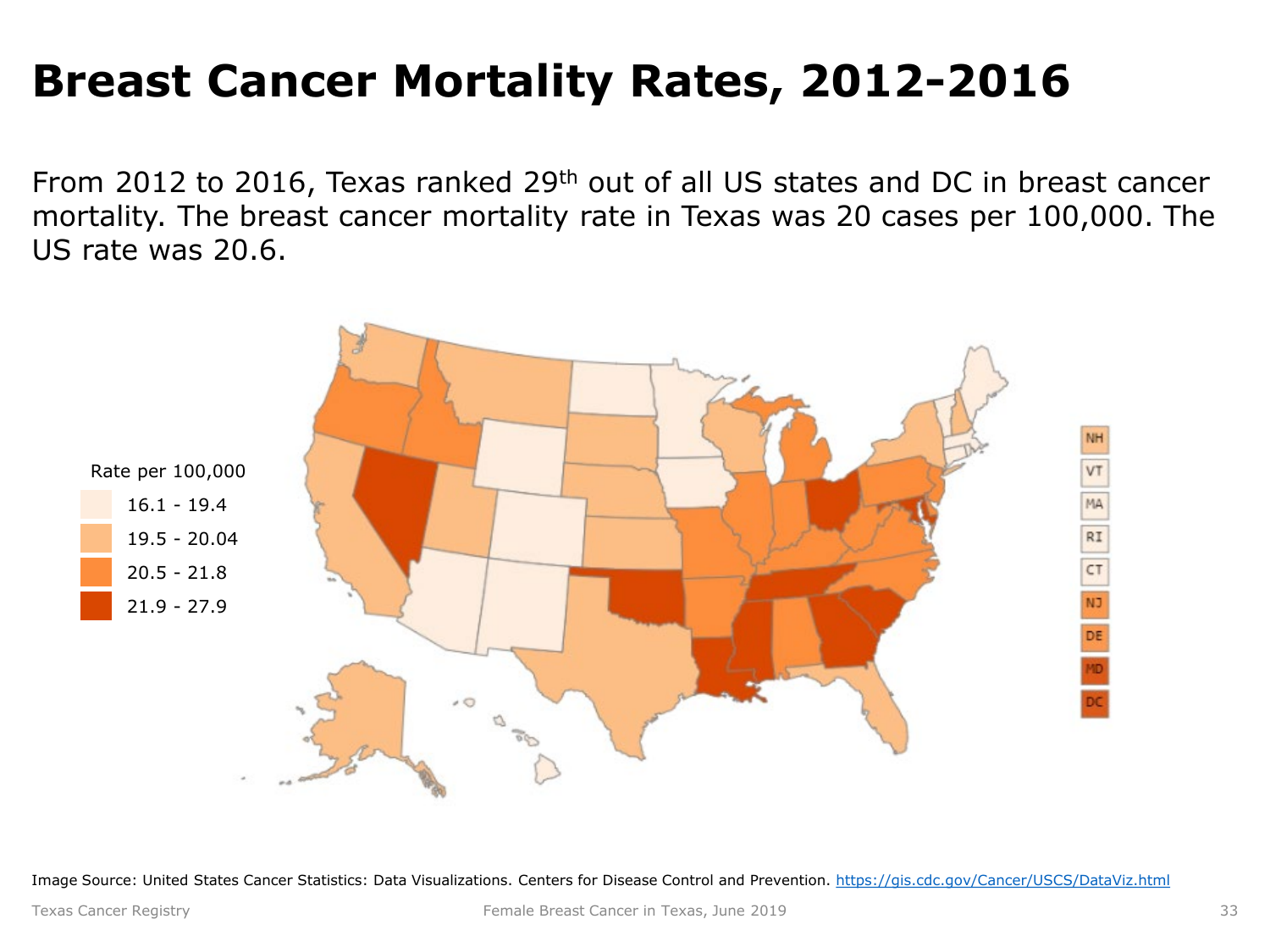#### <span id="page-33-0"></span>**Breast Cancer Mortality Rates by Age at Death, 2012-2016**



Breast cancer mortality rates increased with age, from 7.3 deaths per 100,000 for ages 20- 49 years to 36.6 for ages 50-64 years, and 89.8 for ages 65 years and older.

The black bars indicate the 95% confidence intervals. 95% of the time the true rate will lie within these limits. A wider bar indicates uncertainty or instability in the mortality rate.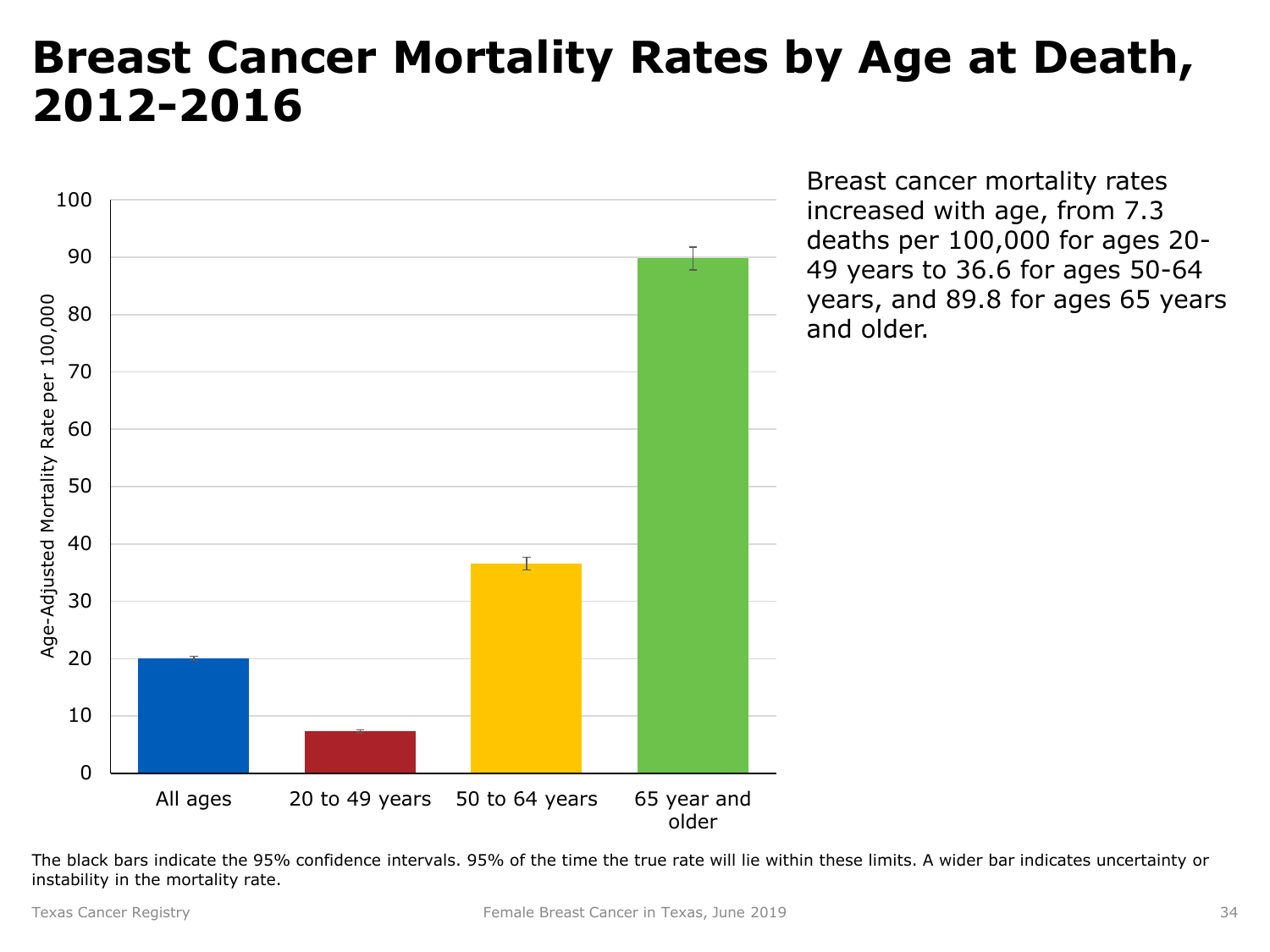### <span id="page-34-0"></span>**Breast Cancer Mortality Rates by Race/Ethnicity, 2012-2016**



- Breast cancer mortality rates were significantly higher in non-Hispanic (NH) blacks (29.3 per 100,000) than in any other race/ethnicity group.
- The breast cancer mortality rate in NH blacks was 44% higher than in NH whites, and 88% higher than in Hispanics.
- Breast cancer mortality rates were also higher in NH whites (20.4) compared to Hispanics (15.6).

The black bars indicate the 95% confidence intervals. 95% of the time the true rate will lie within these limits. A wider bar indicates uncertainty or instability in the mortality rate.

A/PI = Asian/Pacific Islander; AI/AN = American Indian/Alaska Native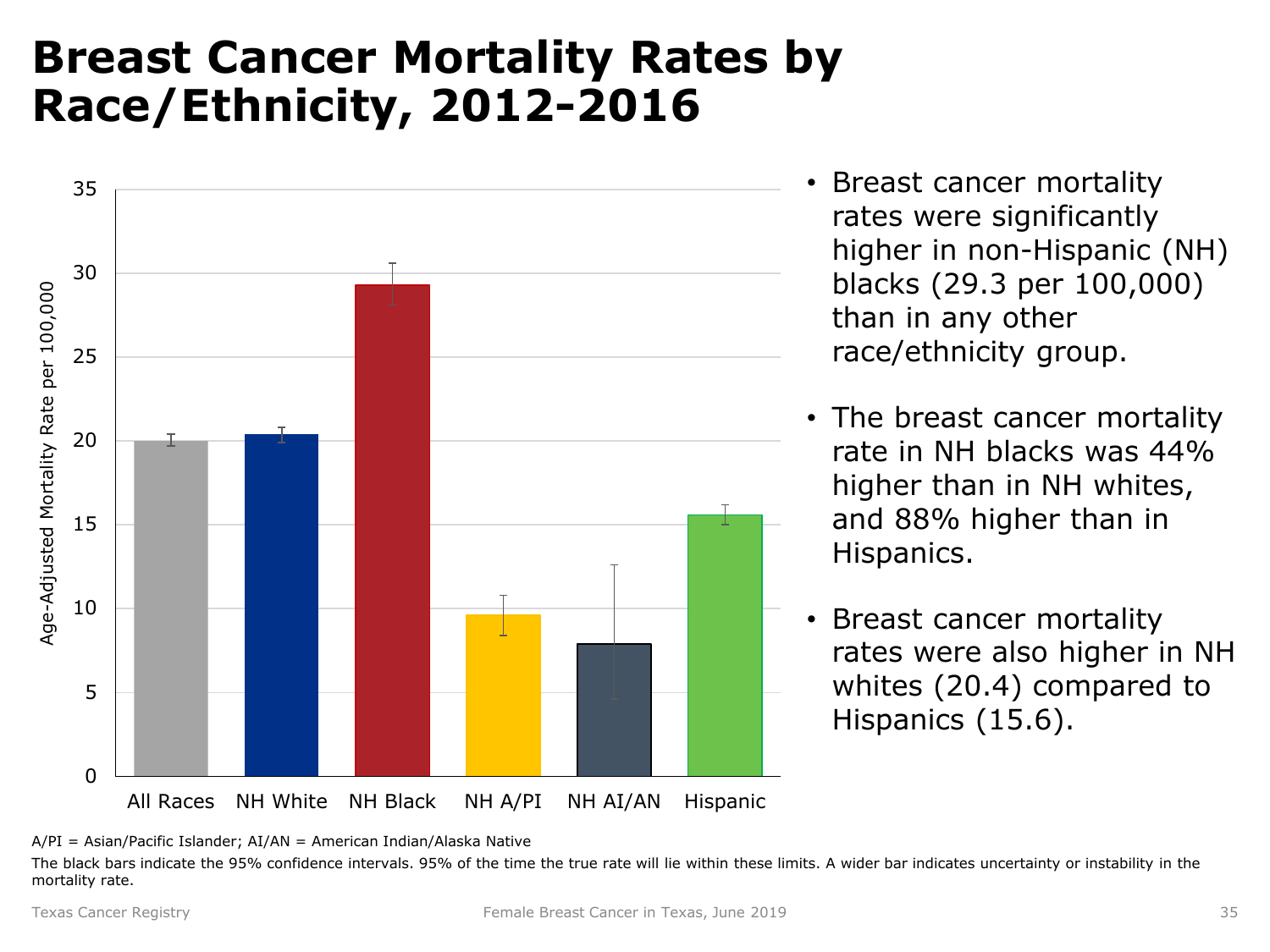### <span id="page-35-0"></span>**Breast Cancer Mortality Rates by Urban-Rural Classification, 2012-2016**



- Breast cancer mortality rates were highest in large central metro counties (20.8 per 100,000) and non-core counties (20.5).
- Mortality rates were lowest in micropolitan (18.2) and medium metro counties (18.7).

The black bars indicate the 95% confidence intervals. 95% of the time the true rate will lie within these limits. A wider bar indicates uncertainty or instability in the mortality rate.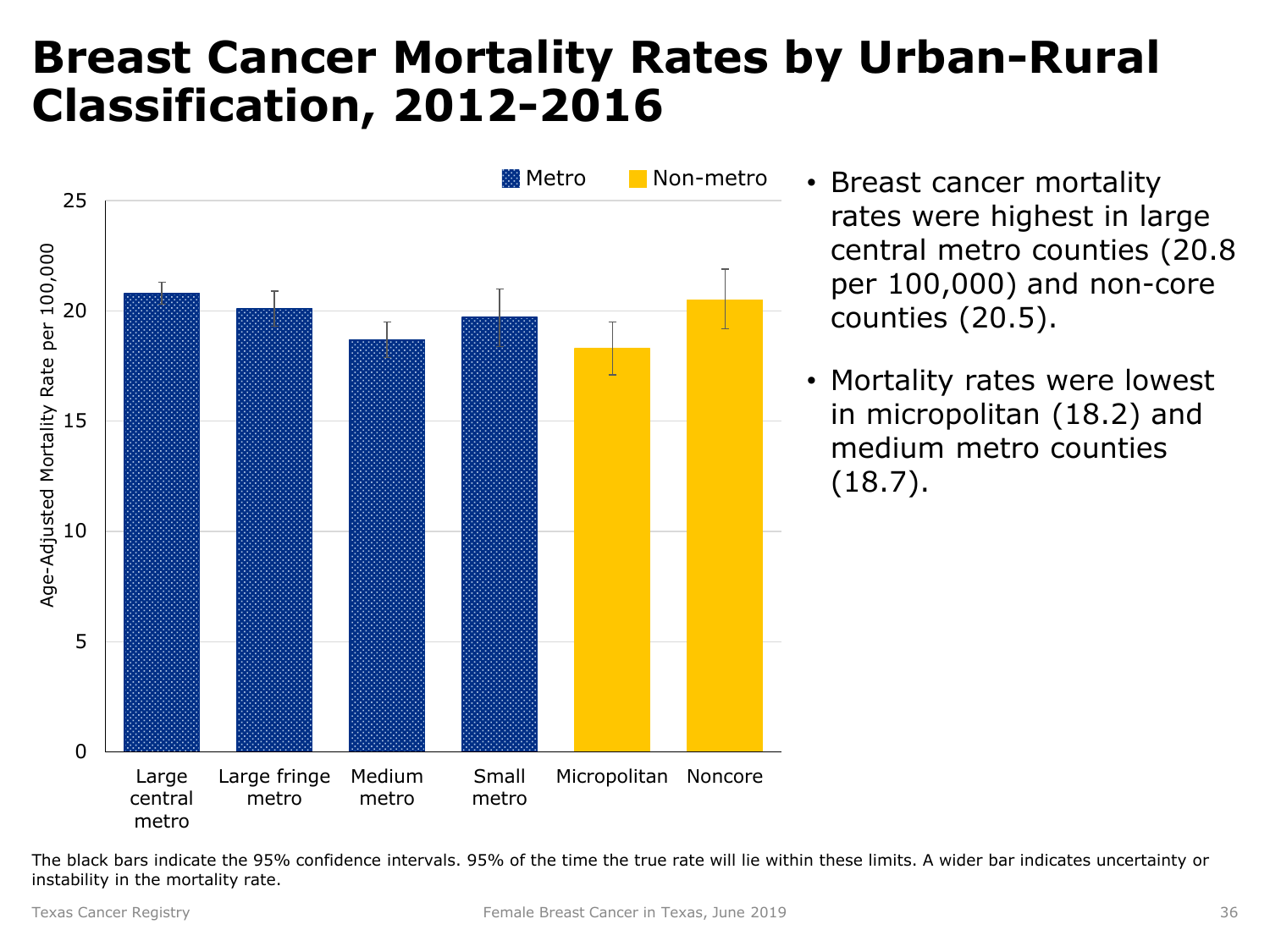### <span id="page-36-0"></span>**Breast Cancer Mortality Rate Trends by Age at Death, 2007-2016**



- There was a significant average decrease in breast cancer mortality rates overall and in all three age groups.
- Average annual decreases were larger for ages 20-49 years (-1.9%) and 50-64 years (-2.2%) than for ages 65 years and older  $(-1.0\%)$ .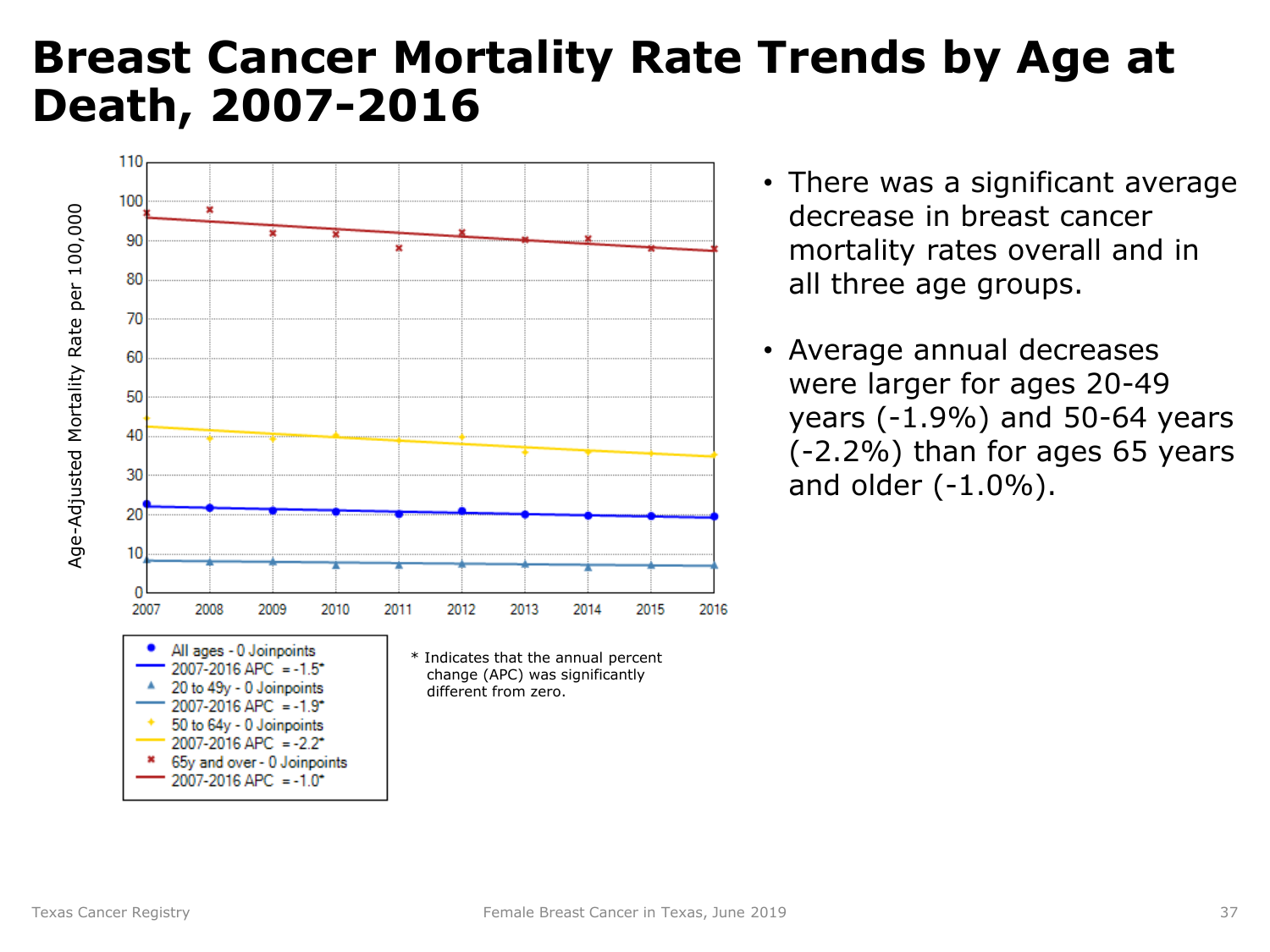### <span id="page-37-0"></span>**Breast Cancer Mortality Rate Trends by Race/Ethnicity, 2007-2016**



- There was a significant overall decrease in mortality rates from 2007 to 2016 in non-Hispanic  $(NH)$  whites  $(-1.1\%)$ , NH blacks  $(-2.6\%)$ , and Hispanics  $(-1.6\%)$ .
- A significant decrease in NH whites occurred during 2007- 2010 but not from 2010-2016.
- The trends in NH Asian/Pacific Islanders (A/PI) was not significantly different from 0.

Trends for NH American Indian/Native Alaska are not shown due to low counts.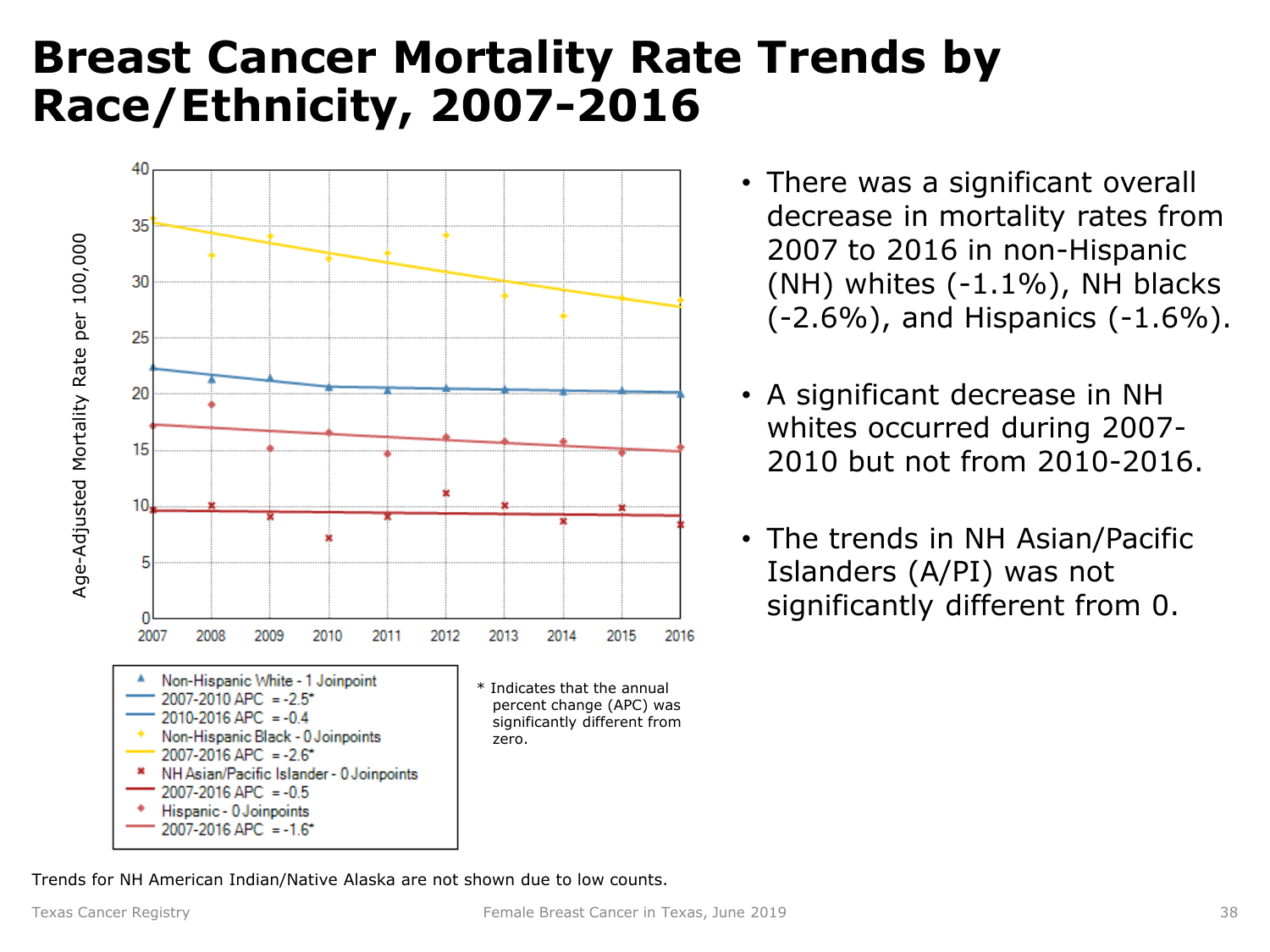### <span id="page-38-0"></span>**Breast Cancer Mortality Rate Trends by Metro/Non-metro, 2007-2016**



Breast cancer mortality rates significantly declined at a similar rate in metropolitan and non-metropolitan counties.

 $2007 - 2016$  APC =  $-1.4$ <sup>\*</sup>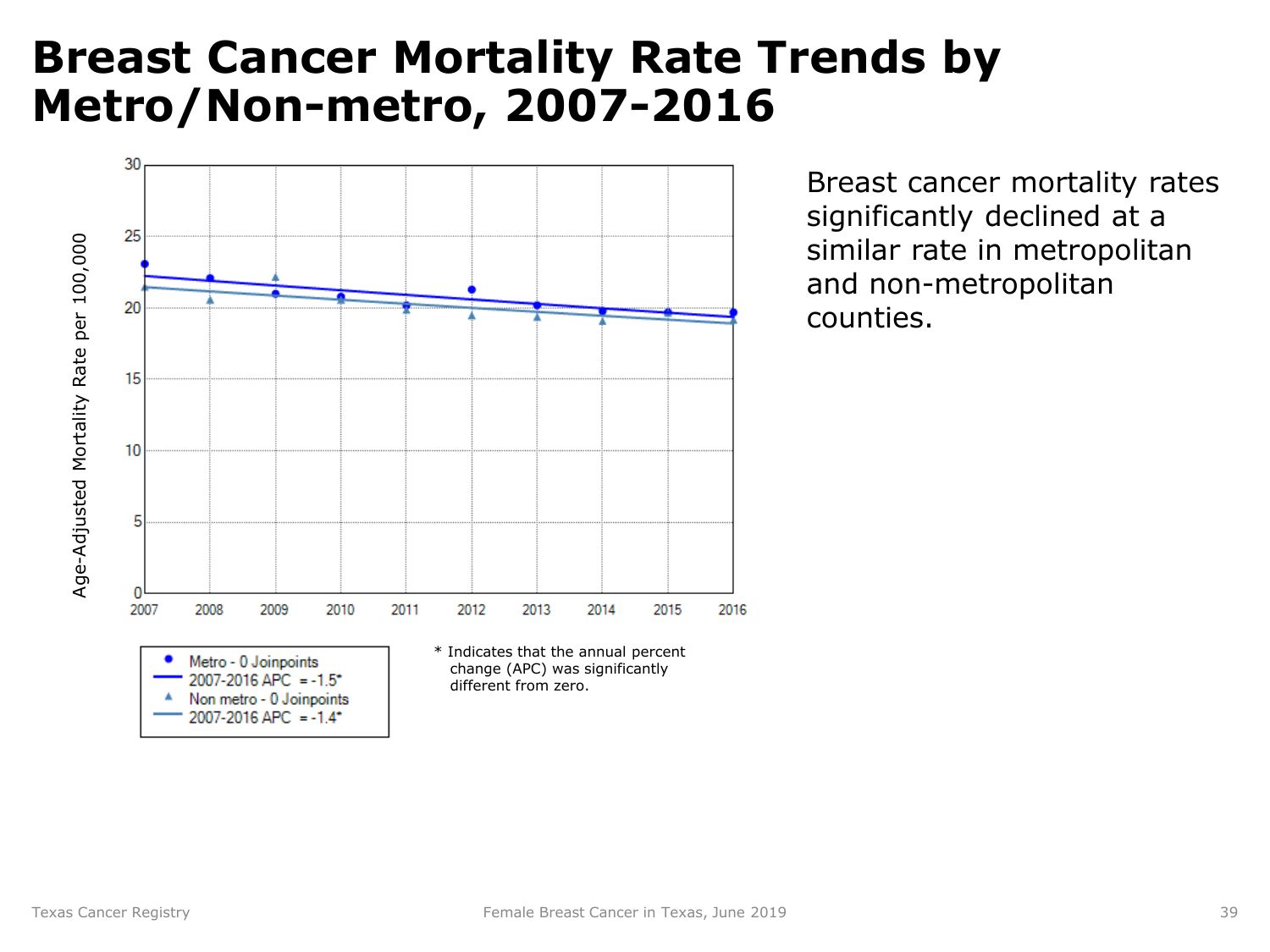### <span id="page-39-0"></span>**Breast Cancer Mortality Rate Trends by Race/Ethnicity and Age at Death, 2007-2016**

| Race/ethnicity | Age        | Average Annual<br><b>Percent Change</b><br>2007-2016 | 95% Confidence<br>Interval |        |
|----------------|------------|------------------------------------------------------|----------------------------|--------|
|                |            |                                                      | Lower                      | Upper  |
| NH white       | $20 - 49y$ | $-0.7$                                               | $-2.6$                     | 1.2    |
| NH white       | $50 - 64y$ | $-2.0*$                                              | $-2.9$                     | $-1.2$ |
| NH white       | $65y+$     | $-0.6*$                                              | $-1.1$                     | $-0.1$ |
| NH black       | $20 - 49y$ | $-2.1$                                               | $-5.6$                     | 1.7    |
| NH black       | $50 - 64y$ | $-3.6*$                                              | $-5.7$                     | $-1.5$ |
| NH black       | $65y+$     | $-2.3*$                                              | $-3.7$                     | $-0.8$ |
| Hispanic       | $20 - 49y$ | $-3.8*$                                              | $-5.7$                     | $-1.9$ |
| Hispanic       | $50-64y$   | $-1.5$                                               | $-4.1$                     | 1.1    |
| Hispanic       | $65y+$     | $-1.0$                                               | $-3.0$                     | 1.1    |

#### **Non-Hispanic (NH) whites**

Mortality rates significantly decreased for ages 50-64 years and ages 65 years and over.

#### **NH blacks**

- Mortality rates significantly decreased for ages 50-64 years, and 65 years and older.
- There was also a tendency for rates to decrease for ages 20- 49 years but this change was not significantly different from  $\Omega$ .

#### **Hispanics**

Mortality rates significantly decreased for 20-49 years only.

Trends were not assessed for NH A/PI and NH AI/AN due to low counts.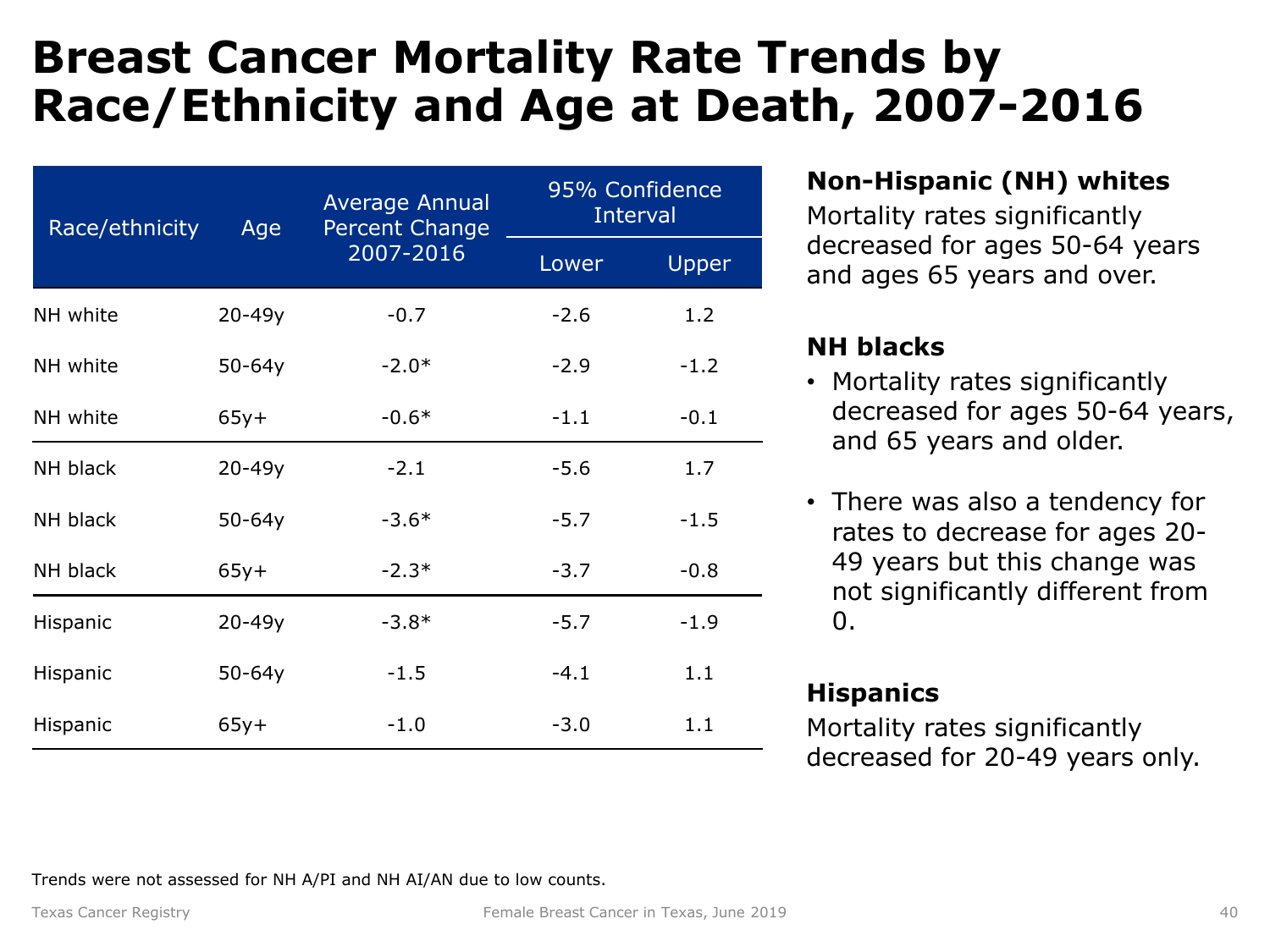# <span id="page-40-0"></span>**Disparities in Breast Cancer Mortality Rates**

- In 2016, the breast cancer mortality rate was 41% higher in non-Hispanic (NH) black women than in NH white women.
- The breast cancer mortality rate ratio between NH black women and NH white women has decreased from 2007 to 2016, indicating that the difference in mortality rates is lessening.



Rate ratios were calculated using SEER\*Stat.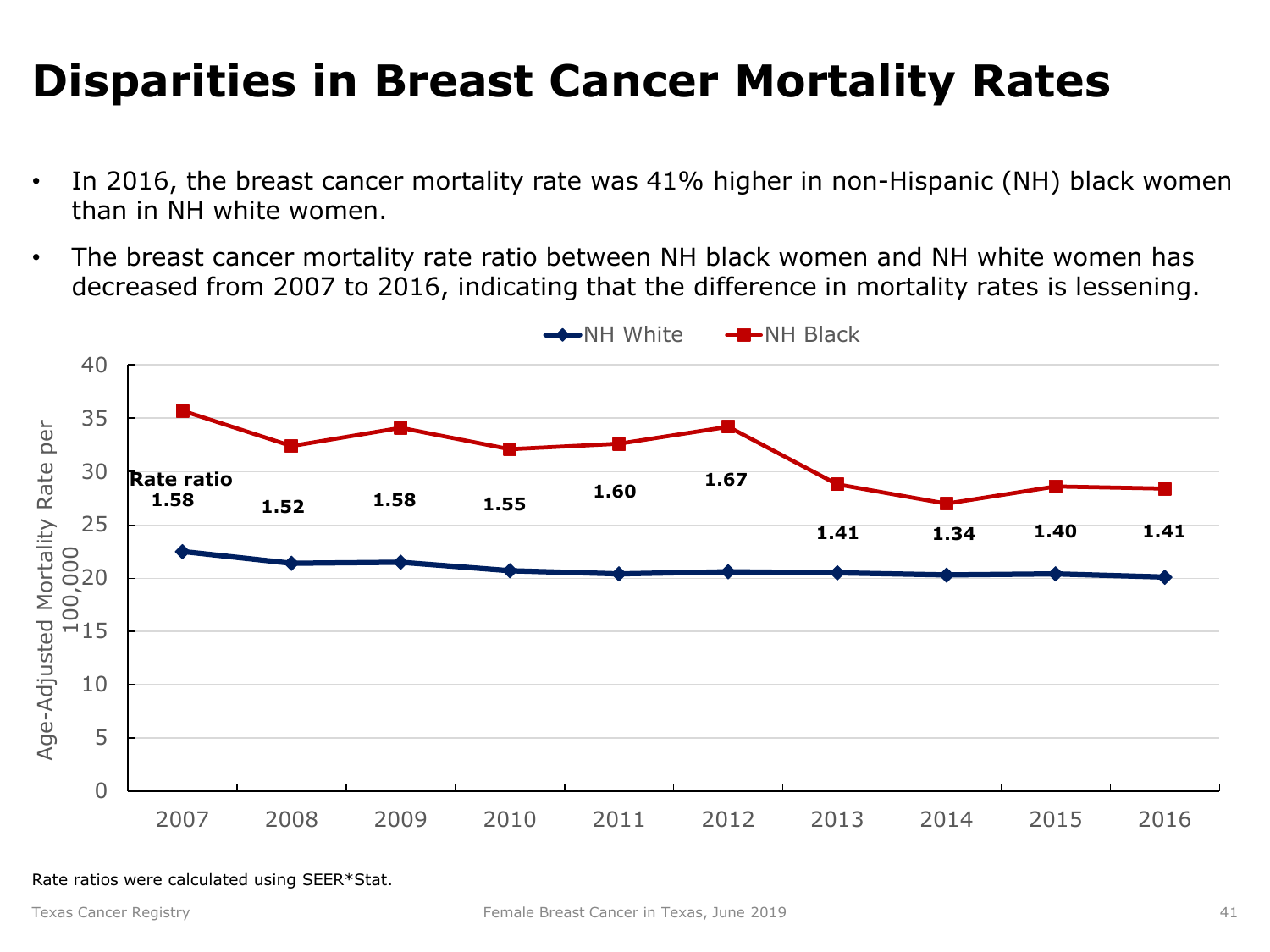#### <span id="page-41-0"></span>**Breast Cancer Mortality Rates by Health Service Region, 2012-2016**

Age-Adjusted Cancer Mortality Rates in Texas Breast, Female, 2012 - 2016 By Health Service Region Age-Adjusted to the 2000 U.S. Standard Population



From 2012-2016, 14,083 Texans died of breast cancer. The mortality rate was 20.0 per 100,000 population.

| <b>Health Service</b><br><b>Region</b> | <b>Number</b><br>of Cases | <b>Mortality</b><br><b>Rate</b> |
|----------------------------------------|---------------------------|---------------------------------|
| HSR <sub>1</sub>                       | 451                       | 18.6                            |
| HSR <sub>2</sub>                       | 388                       | 21.0                            |
| HSR <sub>3</sub>                       | 3,715                     | 20.2                            |
| HSR <sub>4</sub>                       | 687                       | 18.0                            |
| HSR <sub>5</sub>                       | 479                       | 19.0                            |
| HSR <sub>6</sub>                       | 3,434                     | 21.6                            |
| HSR <sub>7</sub>                       | 1,605                     | 19.7                            |
| HSR <sub>8</sub>                       | 1,577                     | 20.0                            |
| HSR 9                                  | 322                       | 19.3                            |
| HSR 10                                 | 429                       | 19.1                            |
| <b>HSR 11</b>                          | 996                       | 18.2                            |

Image Source: Web Query Tool. Texas Cancer Registry.<https://www.cancer-rates.info/tx/>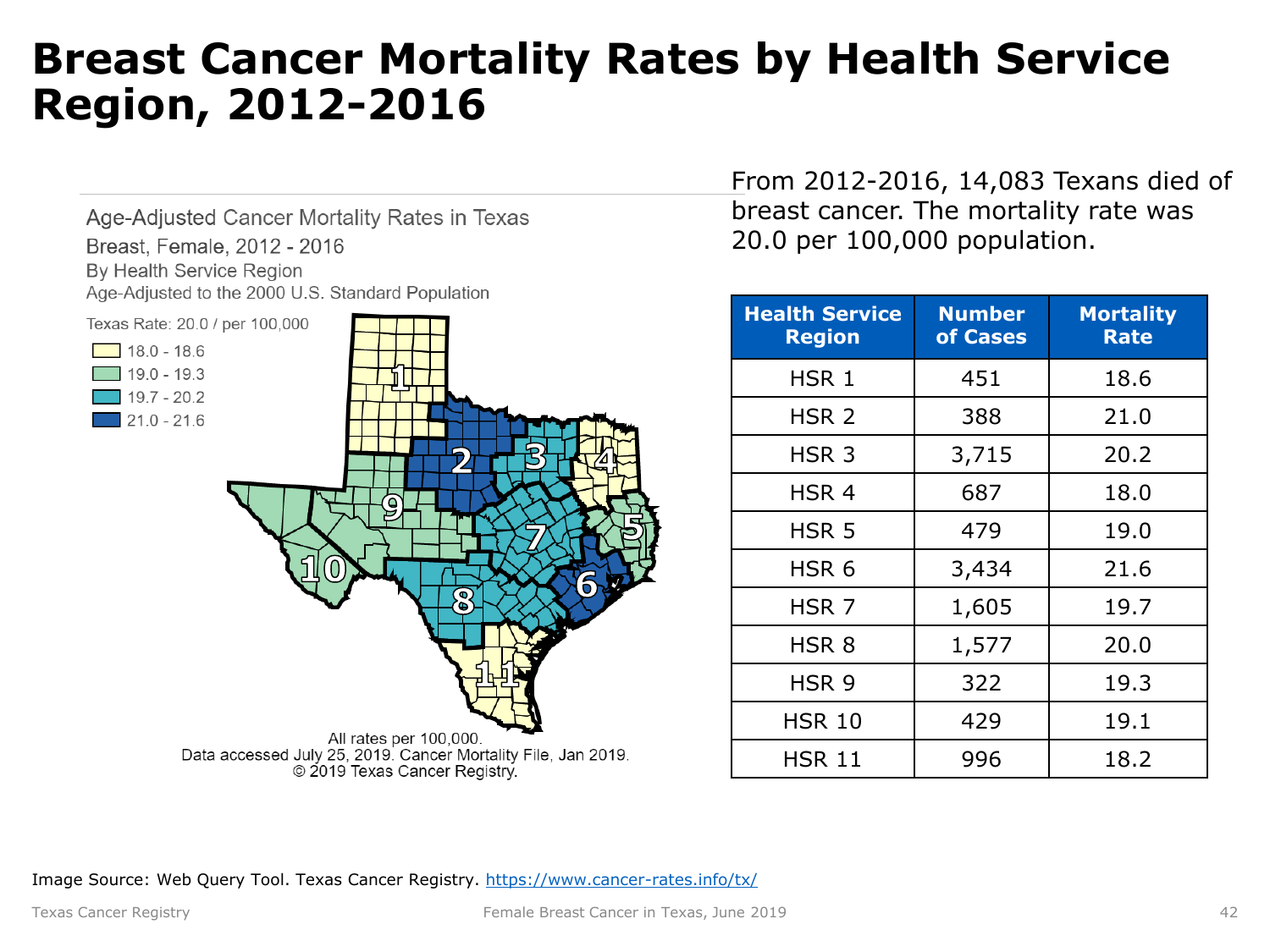# <span id="page-42-0"></span>**Female Breast Cancer Survival In Texas**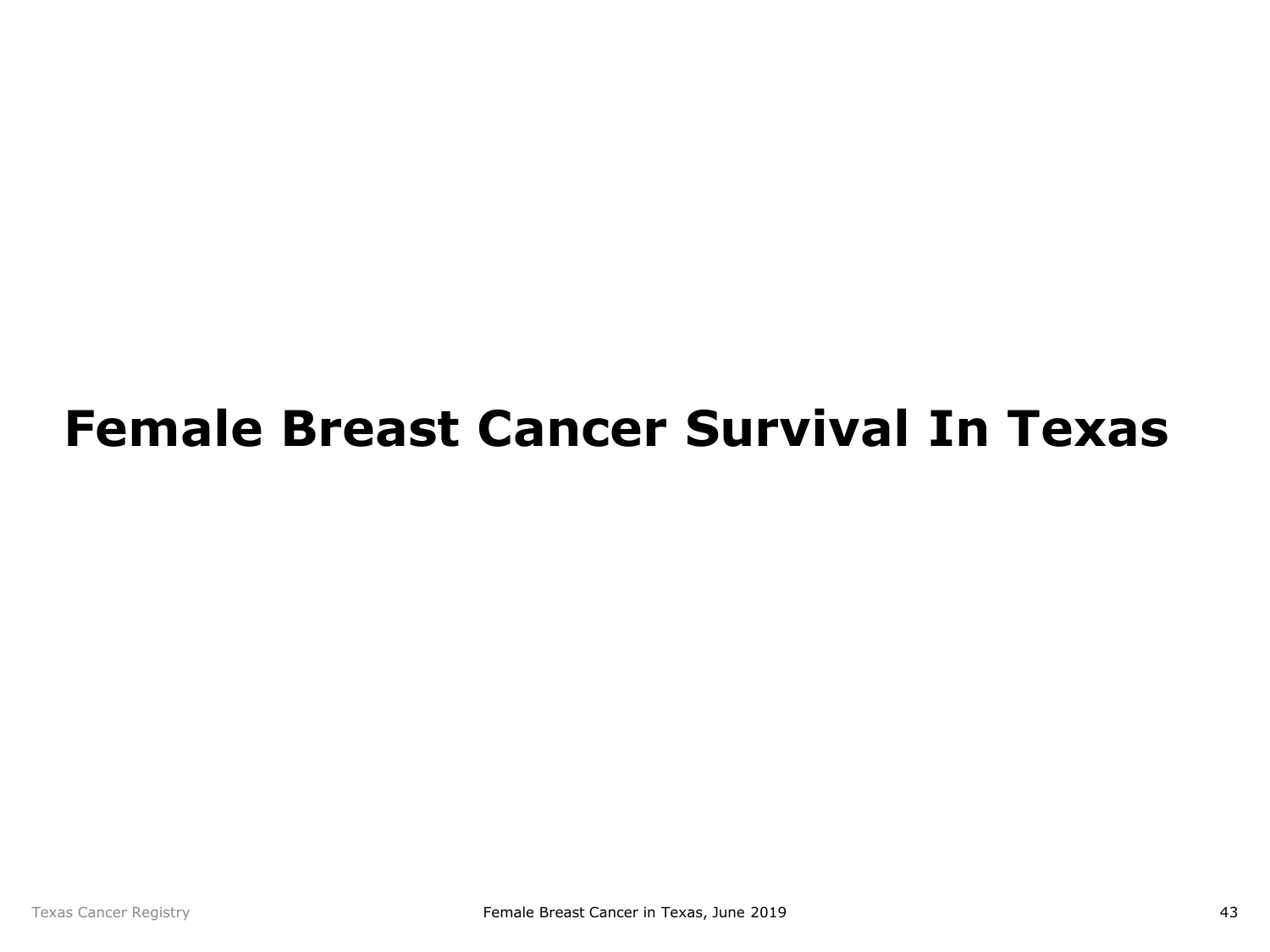### <span id="page-43-0"></span>**Breast Cancer 5-year Cause-Specific Survival by Race/Ethnicity and Diagnosis Stage**



\* Cause-specific survival estimated the percentage of patients diagnosed between 2007 and 2016 that did not die from breast cancer within 5-year after diagnosis. Individuals who died of other causes are censored.

The black bars indicate the 95% confidence intervals. 95% of the time the true survival percentage will lie within these limits. A wider bar indicates uncertainty or instability in the survival percentage.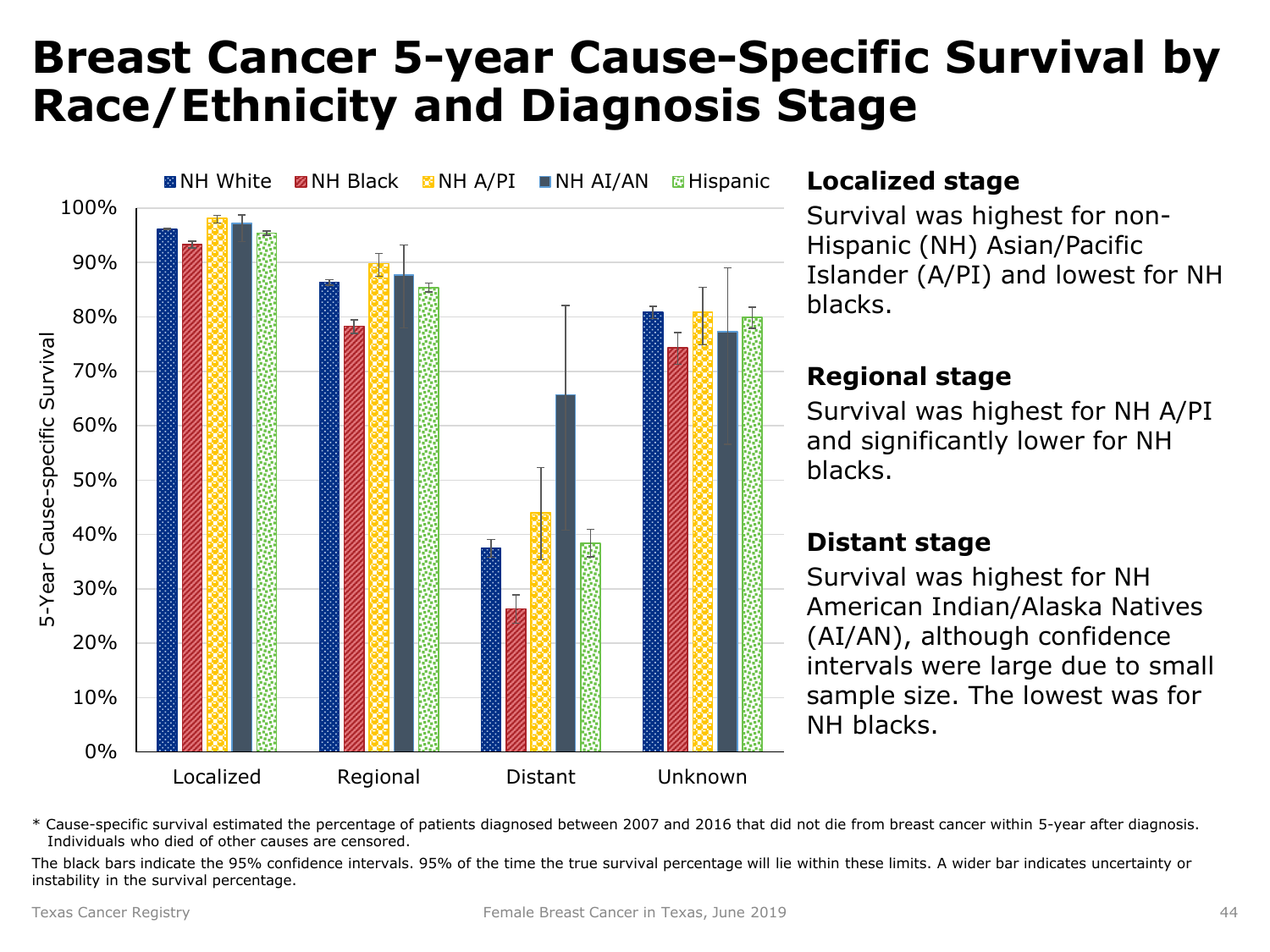### <span id="page-44-0"></span>**Breast Cancer 5-Year Relative Survival by Age and Stage at Diagnosis**



#### **Localized stage**

For patients diagnosed at the localized stage, 5-year relative survival was highest for ages 65 years and older.

#### **Regional stage**

For patients diagnosed at the regional stage, 5-year relative survival was similar for ages 20-49 years and 50-64 years. Survival was lower for ages 65 years and older.

#### **Distant stage**

For patients diagnosed at the distant stage, 5-year relative survival was highest for patients diagnosed at age 20-49 years and lowest for ages 65 years and older.

\* Relative survival measures cancer survival in the absence of other causes of death and uses expected life tables to compare the ratio of observed cancer survivors to the expected survival of the wider (cancer free) population (of similar race, sex, and age). Tumors diagnosed between 2007 and 2016 were included, with survival follow-up through December 2017.

The black bars indicate the 95% confidence intervals. 95% of the time the true survival percentage will lie within these limits. A wider bar indicates uncertainty or instability in the survival percentage.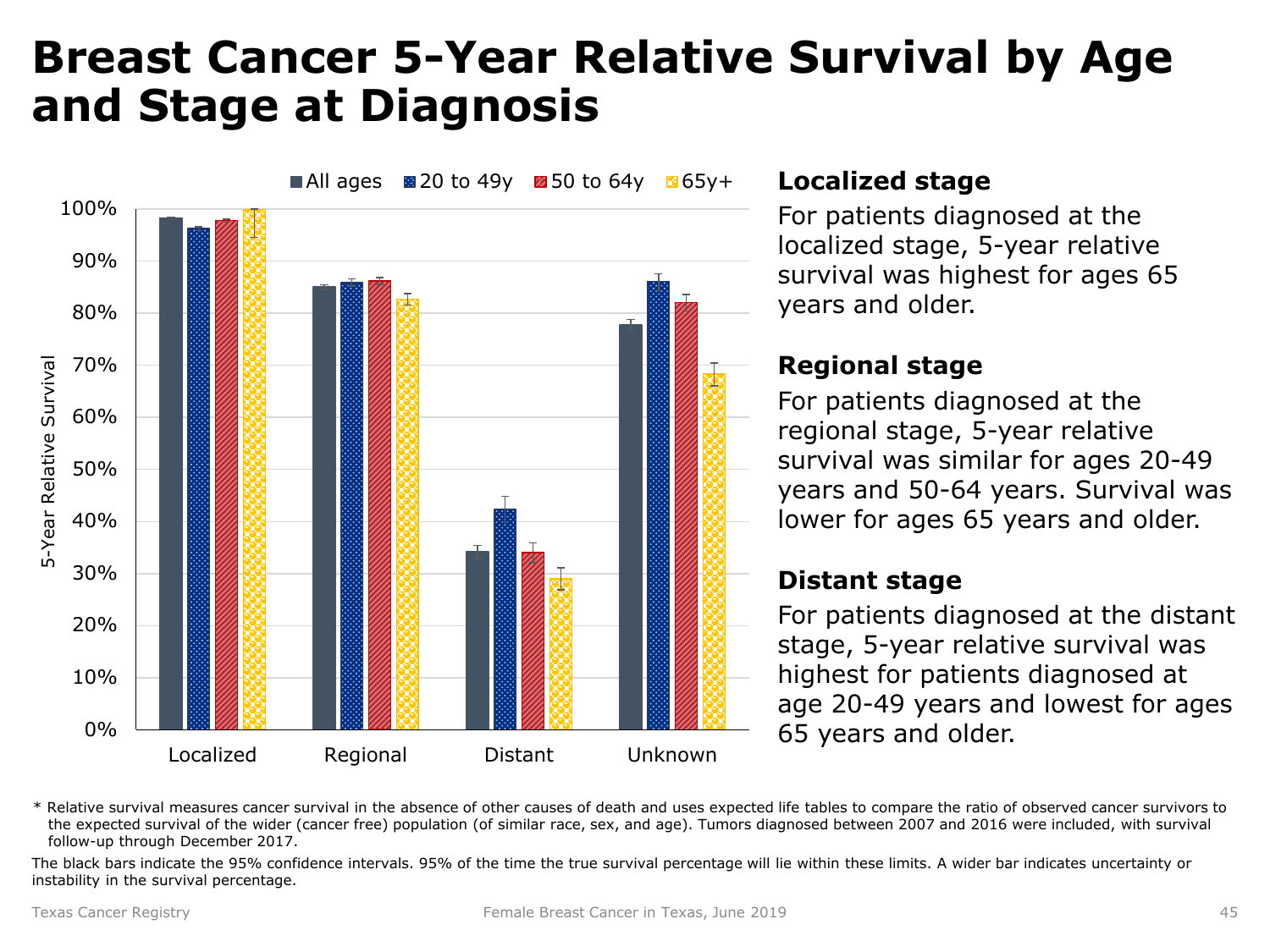# **Technical Notes**

- Data Source: Texas Cancer Registry (www.dshs.state.tx.us/tcr) SEER\*Stat Database, Incidence Texas, 1995-2016, statewide, Texas Department of State Health Services, created February 2019, based on NPCR-CSS Submission, cut-off 11/09/18.
- Data Source: Texas Cancer Registry (www.dshs.texas.gov/tcr) SEER\*Stat Database, Mortality Texas, 1990-2016, statewide, Texas Department of State Health Services (created June 2019).
- Incidence and mortality rates are age-adjusted to the 2000 US Standard population in 2000 (19 Ages Groups – Census P25-1130).
- The annual percentage change (APC) was calculated using Joinpoint by fitting a least squares regression line to the natural logarithm of the age-adjusted rates, with calendar year as the regressor variable. This method allows more than one APC to describe the trend over a time period. An average APC is the weighted average of the APCs from the joinpoint model, and can be used to summarize a trend even when there were changes in trends over the assessed time period.
- Error bars represent 95% confidence intervals around rates and were calculated using the Tiwari et al. modification in SEER\*Stat.
- The CDC's National Center for Health Statistics (NCHS) Urban-Rural Classification Scheme for Counties was used in this report. This scheme is a six-level urban-rural classification scheme for US counties. The most urban category consists of central counties in large metropolitan areas; the most rural category consists of nonmetropolitan "noncore" counties. (Source: NCHS Urban-Rural Classification Scheme for Counties, NCHS/CDC, Updated June 2017. Accessed April 2018. [https://www.cdc.gov/nchs/data\\_access/urban\\_rural.htm](https://www.cdc.gov/nchs/data_access/urban_rural.htm)).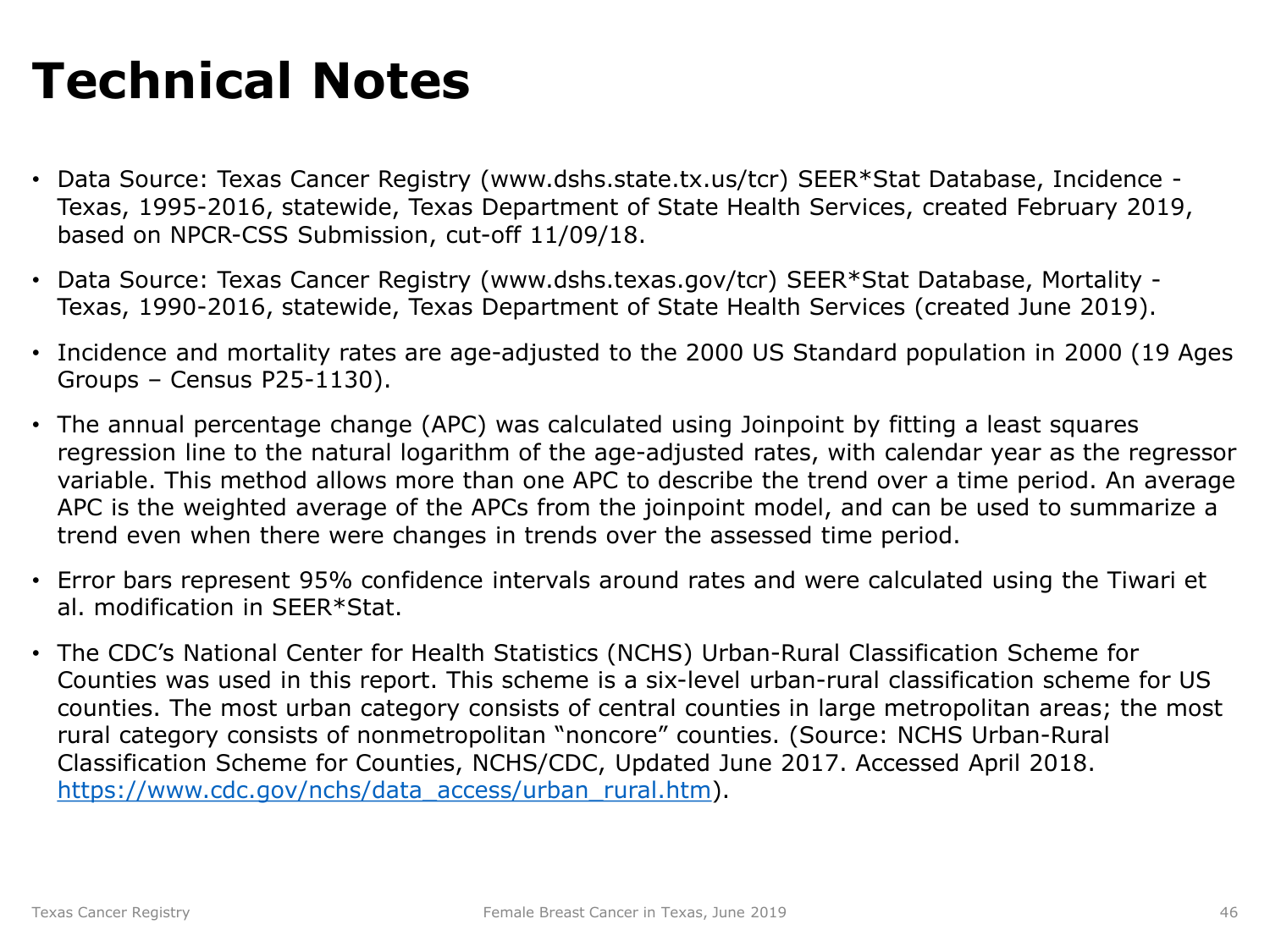# **Useful Links**

- Centers for Disease Control and Prevention: <https://www.cdc.gov/cancer/nbccedp/index.htm>
- National Cancer Institute: <https://www.cancer.gov/types/breast>
- American Cancer Society: https://www.cancer.org/content/dam/cancer[org/research/cancer-facts-and-statistics/breast-cancer-facts-and-figures/breast](https://www.cancer.org/content/dam/cancer-org/research/cancer-facts-and-statistics/breast-cancer-facts-and-figures/breast-cancer-facts-and-figures-2017-2018.pdf)cancer-facts-and-figures-2017-2018.pdf
- [Texas Breast and Cervical Cancer Services: https://hhs.texas.gov/doing-business](https://hhs.texas.gov/doing-business-hhs/provider-portals/health-services-providers/womens-health-services/breast-cervical-cancer-services)hhs/provider-portals/health-services-providers/womens-health-services/breastcervical-cancer-services